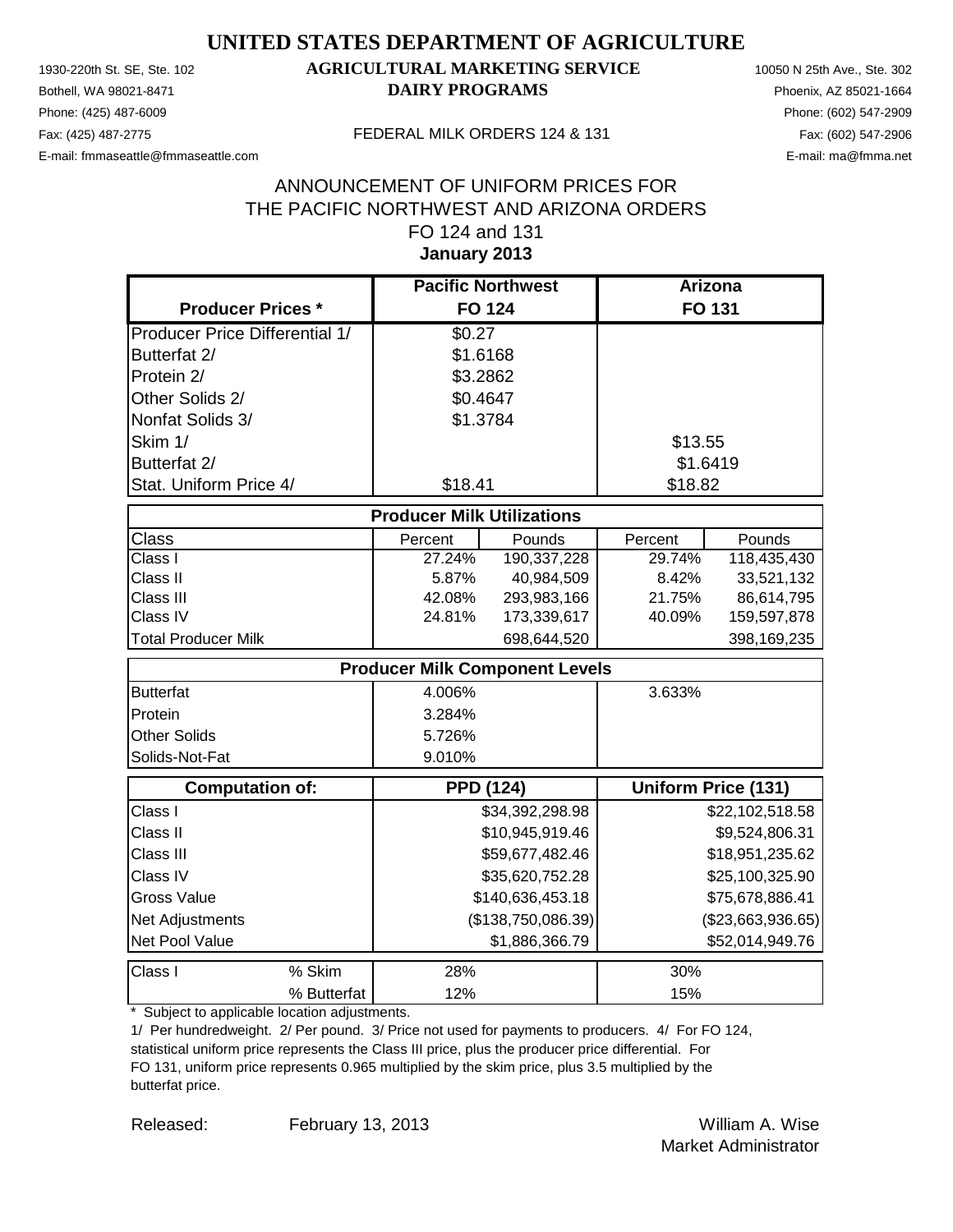### MILK MARKET SUMMARIES FOR JANUARY 2013

|                                   |              |               |              | January 2013       |          |
|-----------------------------------|--------------|---------------|--------------|--------------------|----------|
|                                   | January 2013 | December 2012 | January 2012 | <b>Change From</b> |          |
|                                   |              |               |              | Month-Ago          | Year-Ago |
| <b>Producer Deliveries</b>        | 698,644,520  | 690,863,608   | 701,120,758  | 1.13%              | $-0.35%$ |
| <b>Daily Deliveries</b>           | 22,536,920   | 22,285,923    | 22,616,799   | 1.13%              | $-0.35%$ |
| Number of Producers*              | 607          | 607           | 626          |                    |          |
| Daily Deliveries Per Producer*    | 37,128       | 36,715        | 36,129       | 1.12%              | 2.77%    |
| <b>Class I Producer Milk</b>      | 190,337,228  | 179,008,062   | 194,611,089  | 6.33%              | $-2.20%$ |
| Class I Utilization (%)           | 27.24%       | 25.91%        | 27.76%       |                    |          |
| Class I Daily Usage               | 6,139,911    | 5,774,454     | 6,277,777    | 6.33%              | $-2.20%$ |
| Producer Price Differential (PPD) | \$0.27       | \$0.51        | \$0.71       | $-$0.24$           | $-$0.44$ |
| Uniform Price (@ 3.5% Butterfat)  | \$18.41      | \$19.17       | \$17.76      | $-$0.76$           | \$0.65   |
| Uniform Price (@ Avg. Pool Tests) | \$20.20      | \$21.05       | \$19.13      | $-$0.85$           | \$1.07   |
| Avg. Pool Butterfat Test          | 4.006%       | 4.011%        | 3.896%       |                    |          |
| Avg. Pool Protein Test            | 3.284%       | 3.289%        | 3.235%       |                    |          |
| Avg. Pool Other Solids Test       | 5.726%       | 5.717%        | 5.732%       |                    |          |

# *Pacific Northwest Order (FO 124)*

## *Arizona Order (FO 131)*

|                                   |              |               |              | January 2013       |          |
|-----------------------------------|--------------|---------------|--------------|--------------------|----------|
|                                   | January 2013 | December 2012 | January 2012 | <b>Change From</b> |          |
|                                   |              |               |              | Month-Ago          | Year-Ago |
| <b>Producer Deliveries</b>        | 398,169,235  | 383,456,602   | 410,445,330  | 3.84%              | $-2.99%$ |
| <b>Daily Deliveries</b>           | 12,844,169   | 12,369,568    | 13,240,172   | 3.84%              | $-2.99%$ |
| Number of Producers**             | 94           | 94            | 99           |                    |          |
| Daily Deliveries Per Producer**   | 136,640      | 131,591       | 133,739      | 3.84%              | 2.17%    |
| <b>Class I Producer Milk</b>      | 118,435,430  | 115,344,538   | 121,257,421  | 2.68%              | $-2.33%$ |
| Class I Utilization (%)           | 29.74%       | 30.08%        | 29.54%       |                    |          |
| <b>Class I Daily Usage</b>        | 3,820,498    | 3,720,792     | 3,911,530    | 2.68%              | $-2.33%$ |
| Uniform Price (@ 3.5% Butterfat)  | \$18.82      | \$19.67       | \$18.12      | $-$0.85$           | \$0.70   |
| Uniform Price (@ Avg. Pool Tests) | \$19.02      | \$19.90       | \$18.29      | $-$0.88$           | \$0.73   |
| Avg. Pool Butterfat Test          | 3.633%       | 3.643%        | 3.602%       |                    |          |

#### *Numbers in Bold/Italics are estimated.*

*Numbers in Italics represent the calculation of the Uniform Price using average pool component tests. Contact Bothell office for details.*

1/ Eligible milk not pooled due to price. Comparisons to previous month or year may be biased.

\* Revised, January - May 2012.

\*\* Revised, January - March 2012.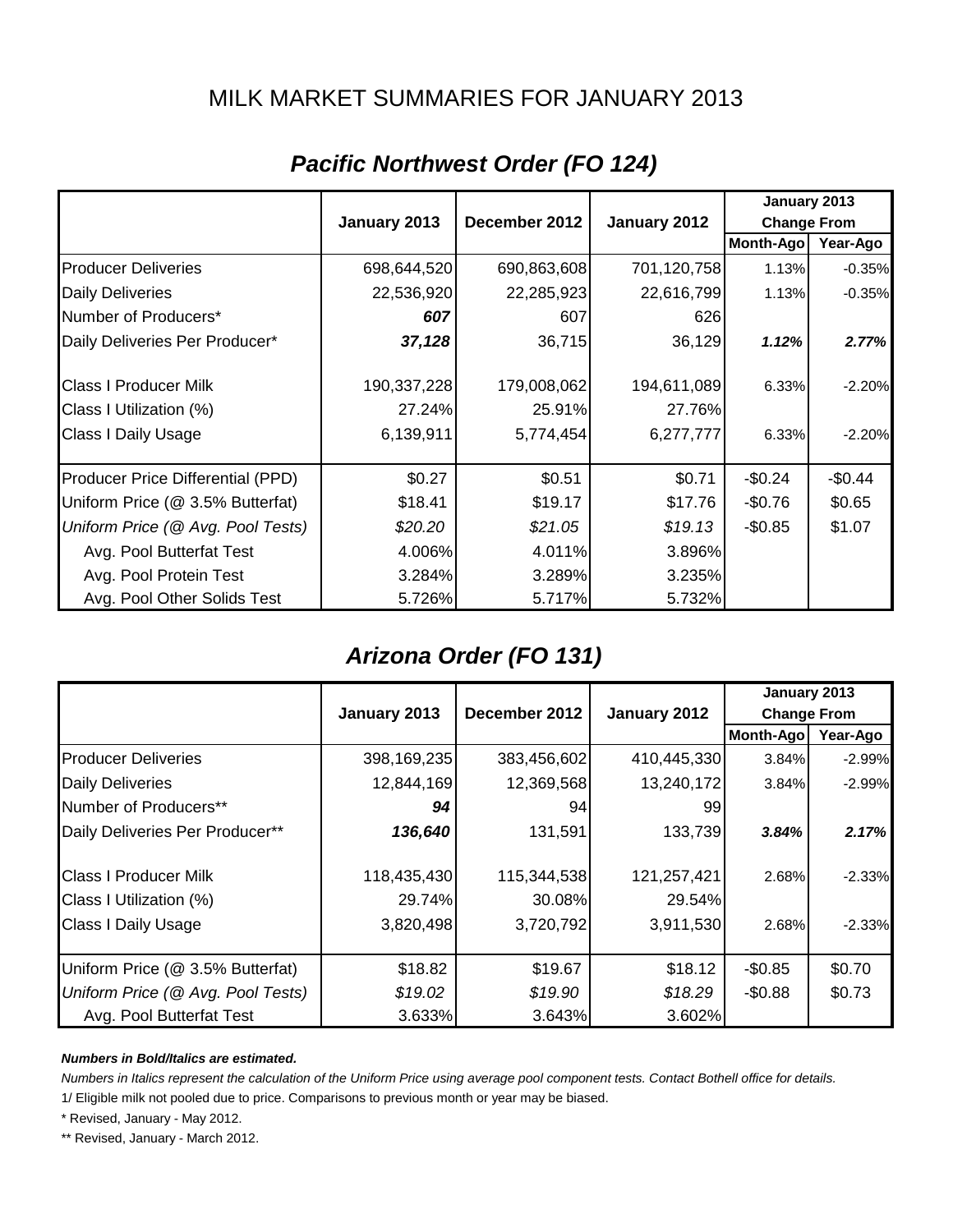Phone: (425) 487-6009 Phone: (602) 547-2909 E-mail: fmmaseattle@fmmaseattle.com E-mail: ma@fmma.net

### 1930-220th St. SE, Ste. 102 **AGRICULTURAL MARKETING SERVICE** 4835 E Cactus Rd., Ste. 365 **Bothell, WA 98021 DAIRY PROGRAMS** Scottsdale, AZ 85254

#### Fax: (425) 487-2775 FEDERAL MILK ORDERS 124 & 131

### **February 2013** ANNOUNCEMENT OF UNIFORM PRICES FOR THE PACIFIC NORTHWEST AND ARIZONA ORDERS FO 124 and 131

|                                       | <b>Pacific Northwest</b>          |                                       | Arizona  |                            |
|---------------------------------------|-----------------------------------|---------------------------------------|----------|----------------------------|
| <b>Producer Prices *</b>              |                                   | <b>FO 124</b>                         |          | <b>FO 131</b>              |
| <b>Producer Price Differential 1/</b> | \$0.77                            |                                       |          |                            |
| Butterfat 2/                          | \$1.6619                          |                                       |          |                            |
| Protein 2/                            | \$2.9609                          |                                       |          |                            |
| Other Solids 2/                       | \$0.4534                          |                                       |          |                            |
| Nonfat Solids 3/                      | \$1.3742                          |                                       |          |                            |
| Skim 1/                               |                                   |                                       | \$13.15  |                            |
| Butterfat 2/                          |                                   |                                       | \$1.6639 |                            |
| Stat. Uniform Price 4/                | \$18.02                           |                                       | \$18.51  |                            |
|                                       | <b>Producer Milk Utilizations</b> |                                       |          |                            |
| <b>Class</b>                          | Percent                           | Pounds                                | Percent  | Pounds                     |
| Class I                               | 25.96%                            | 167,457,929                           | 28.51%   | 107,992,922                |
| Class II                              | 5.84%                             | 37,656,509                            | 7.87%    | 29,808,650                 |
| Class III                             | 44.26%                            | 285,525,290                           | 24.31%   | 92,080,289                 |
| Class IV                              | 23.94%                            | 154,514,474                           | 39.31%   | 148,947,029                |
| <b>Total Producer Milk</b>            |                                   | 645,154,202                           |          | 378,828,890                |
|                                       |                                   | <b>Producer Milk Component Levels</b> |          |                            |
| <b>Butterfat</b>                      | 3.924%                            |                                       | 3.556%   |                            |
| Protein                               | 3.234%                            |                                       |          |                            |
| <b>Other Solids</b>                   | 5.744%                            |                                       |          |                            |
| Solids-Not-Fat                        | 8.978%                            |                                       |          |                            |
| Computation of:                       |                                   | <b>PPD (124)</b>                      |          | <b>Uniform Price (131)</b> |
| Class I                               |                                   | \$29,226,571.42                       |          | \$19,486,730.90            |
| Class II                              |                                   | \$10,284,072.30                       |          | \$8,152,218.95             |
| Class III                             |                                   | \$54,316,052.14                       |          | \$19,495,472.90            |
| Class IV                              |                                   | \$31,381,257.41                       |          | \$23,215,299.11            |
| <b>Gross Value</b>                    |                                   | \$125,207,953.27                      |          | \$70,349,721.86            |
| Net Adjustments                       |                                   | (\$120, 240, 235.92)                  |          | (\$22, 287, 922.29)        |
| Net Pool Value                        |                                   | \$4,967,717.35                        |          | \$48,061,799.57            |
| Class I<br>% Skim                     | 27%                               |                                       | 29%      |                            |
| % Butterfat                           | 12%                               |                                       | 15%      |                            |

\* Subject to applicable location adjustments.

1/ Per hundredweight. 2/ Per pound. 3/ Price not used for payments to producers. 4/ For FO 124, statistical uniform price represents the Class III price, plus the producer price differential. For FO 131, uniform price represents 0.965 multiplied by the skim price, plus 3.5 multiplied by the butterfat price.

Released: William A. Wise March 12, 2013 Market Administrator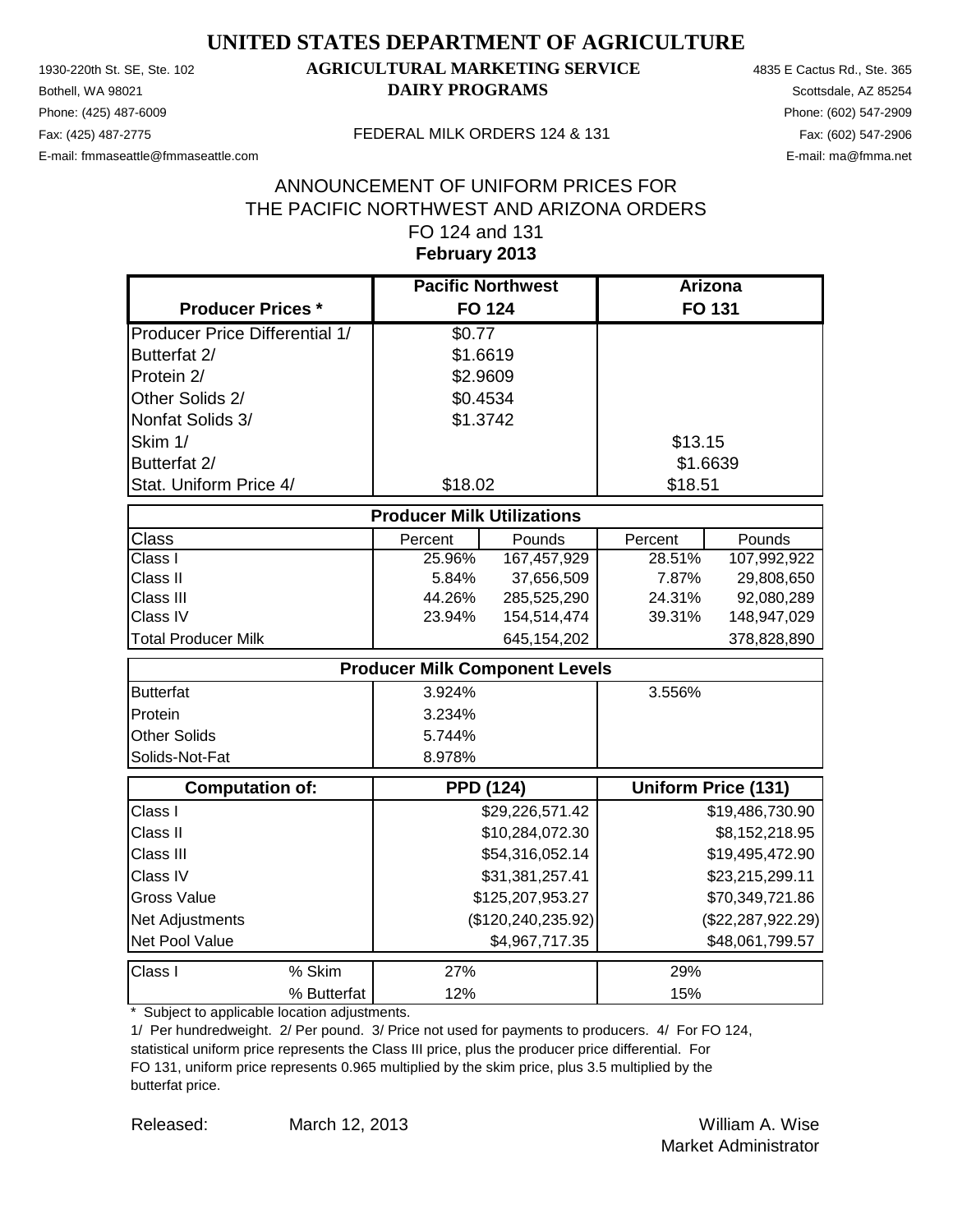### MILK MARKET SUMMARIES FOR FEBRUARY 2013

|                                   |               |              |               | February 2013      |          |
|-----------------------------------|---------------|--------------|---------------|--------------------|----------|
|                                   | February 2013 | January 2013 | February 2012 | <b>Change From</b> |          |
|                                   |               |              |               | Month-Ago          | Year-Ago |
| <b>Producer Deliveries</b>        | 645, 154, 202 | 698,644,520  | 665,647,859   | $-7.66\%$          | $-3.08%$ |
| <b>Daily Deliveries</b>           | 23,041,222    | 22,536,920   | 22,953,374    | 2.24%              | 0.38%    |
| Number of Producers*              | 603           | 603          | 624           |                    |          |
| Daily Deliveries Per Producer*    | 38,211        | 37,375       | 36,784        | 2.24%              | 3.88%    |
| <b>Class I Producer Milk</b>      | 167,457,929   | 190,337,228  | 178,026,723   | $-12.02%$          | $-5.94%$ |
| Class I Utilization (%)           | 25.96%        | 27.24%       | 26.74%        |                    |          |
| <b>Class I Daily Usage</b>        | 5,980,640     | 6,139,911    | 6,138,853     | $-2.59%$           | $-2.58%$ |
| Producer Price Differential (PPD) | \$0.77        | \$0.27       | \$0.58        | \$0.50             | \$0.19   |
| Uniform Price (@ 3.5% Butterfat)  | \$18.02       | \$18.41      | \$16.64       | $-$0.39$           | \$1.38   |
| Uniform Price (@ Avg. Pool Tests) | \$19.47       | \$20.20      | \$17.74       | $-$0.73$           | \$1.73   |
| Avg. Pool Butterfat Test          | 3.924%        | 4.006%       | 3.840%        |                    |          |
| Avg. Pool Protein Test            | 3.234%        | 3.284%       | 3.196%        |                    |          |
| Avg. Pool Other Solids Test       | 5.744%        | 5.726%       | 5.744%        |                    |          |

# *Pacific Northwest Order (FO 124)*

## *Arizona Order (FO 131)*

|                                   |               |              |               | February 2013      |          |
|-----------------------------------|---------------|--------------|---------------|--------------------|----------|
|                                   | February 2013 | January 2013 | February 2012 | <b>Change From</b> |          |
|                                   |               |              |               | Month-Ago          | Year-Ago |
| <b>Producer Deliveries</b>        | 378,828,890   | 398,169,235  | 400,008,538   | $-4.86%$           | $-5.29%$ |
| <b>Daily Deliveries</b>           | 13,529,603    | 12,844,169   | 13,793,398    | 5.34%              | $-1.91%$ |
| Number of Producers**             | 94            | 94           | 97            |                    |          |
| Daily Deliveries Per Producer**   | 143,932       | 136,640      | 142,200       | 5.34%              | 1.22%    |
| <b>Class I Producer Milk</b>      | 107,992,922   | 118,435,430  | 113,105,119   | $-8.82%$           | $-4.52%$ |
| Class I Utilization (%)           | 28.51%        | 29.74%       | 28.28%        |                    |          |
| <b>Class I Daily Usage</b>        | 3,856,890     | 3,820,498    | 3,900,177     | 0.95%              | $-1.11%$ |
| Uniform Price (@ 3.5% Butterfat)  | \$18.51       | \$18.82      | \$16.94       | $-$0.31$           | \$1.57   |
| Uniform Price (@ Avg. Pool Tests) | \$18.60       | \$19.02      | \$16.98       | $-$0.42$           | \$1.62   |
| Avg. Pool Butterfat Test          | 3.556%        | 3.633%       | 3.529%        |                    |          |

#### *Numbers in Bold/Italics are estimated.*

*Numbers in Italics represent the calculation of the Uniform Price using average pool component tests. Contact Bothell office for details.*

1/ Eligible milk not pooled due to price. Comparisons to previous month or year may be biased.

\* Revised, January - May 2012.

\*\* Revised, January - March 2012.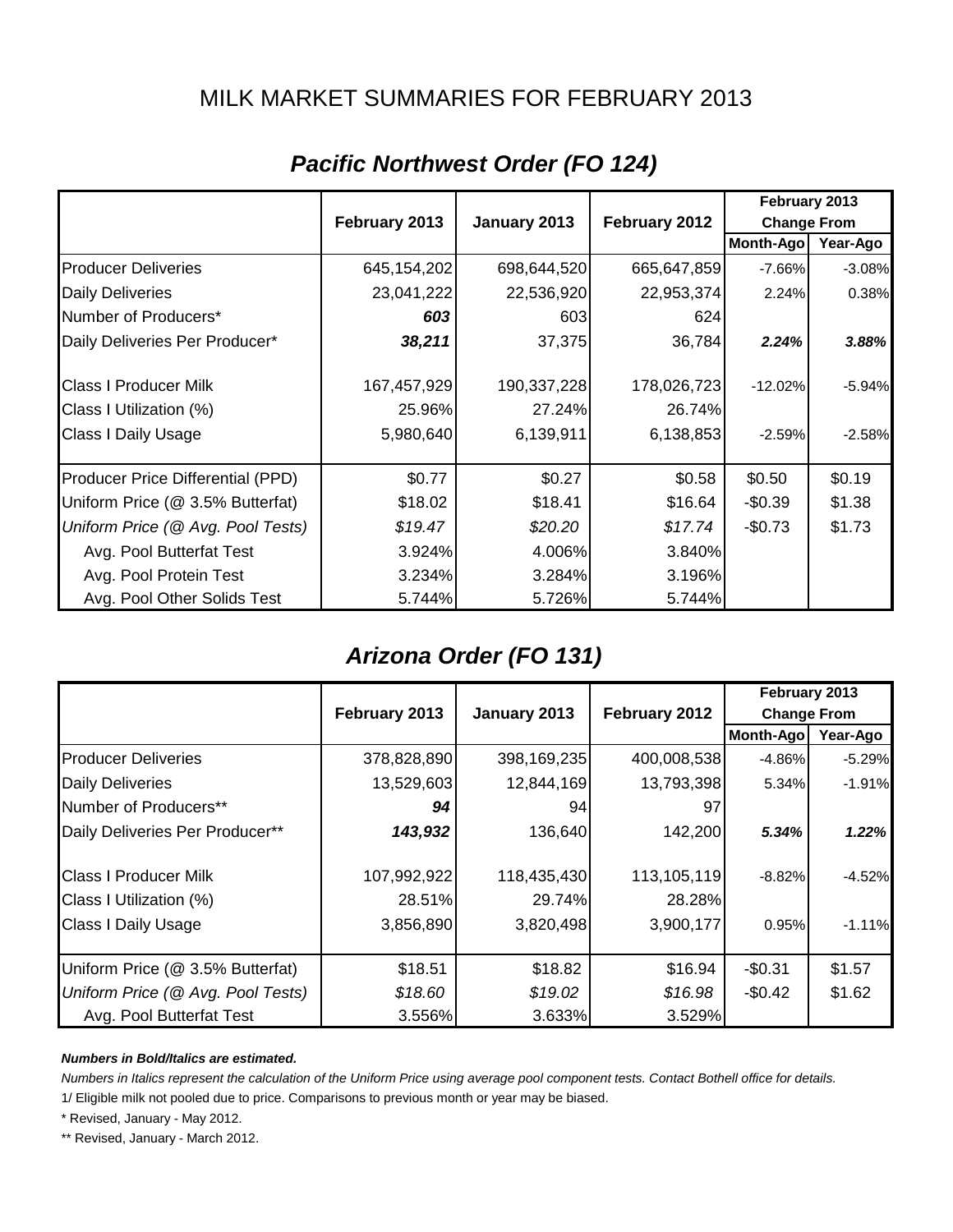Phone: (425) 487-6009 Phone: (602) 547-2909 E-mail: fmmaseattle@fmmaseattle.com E-mail: ma@fmma.net

### 1930-220th St. SE, Ste. 102 **AGRICULTURAL MARKETING SERVICE** 4835 E Cactus Rd., Ste. 365 **Bothell, WA 98021 DAIRY PROGRAMS** Scottsdale, AZ 85254

#### Fax: (425) 487-2775 FEDERAL MILK ORDERS 124 & 131

#### **March 2013** ANNOUNCEMENT OF UNIFORM PRICES FOR THE PACIFIC NORTHWEST AND ARIZONA ORDERS FO 124 and 131

|                                       | <b>Pacific Northwest</b>              |                  | <b>Arizona</b> |                            |
|---------------------------------------|---------------------------------------|------------------|----------------|----------------------------|
| <b>Producer Prices *</b>              | <b>FO 124</b>                         |                  |                | <b>FO 131</b>              |
| <b>Producer Price Differential 1/</b> | \$0.89                                |                  |                |                            |
| Butterfat 2/                          | \$1.7476                              |                  |                |                            |
| Protein 2/                            | \$2.8204                              |                  |                |                            |
| Other Solids 2/                       | \$0.4179                              |                  |                |                            |
| Nonfat Solids 3/                      | \$1.3395                              |                  |                |                            |
| Skim 1/                               |                                       |                  | \$12.65        |                            |
| Butterfat 2/                          |                                       |                  | \$1.7394       |                            |
| Stat. Uniform Price 4/                | \$17.82                               |                  | \$18.30        |                            |
|                                       | <b>Producer Milk Utilizations</b>     |                  |                |                            |
| <b>Class</b>                          | Percent                               | Pounds           | Percent        | Pounds                     |
| Class I                               | 24.39%                                | 177,333,756      | 26.45%         | 114,942,482                |
| Class II                              | 6.28%                                 | 45,638,441       | 7.31%          | 31,767,303                 |
| Class III                             | 43.80%                                | 318,456,567      | 27.21%         | 118,219,118                |
| Class IV                              | 25.53%                                | 185,588,115      | 39.03%         | 169,568,976                |
| <b>Total Producer Milk</b>            |                                       | 727,016,879      |                | 434,497,879                |
|                                       | <b>Producer Milk Component Levels</b> |                  |                |                            |
| <b>Butterfat</b>                      | 3.918%                                |                  | 3.494%         |                            |
| Protein                               | 3.223%                                |                  |                |                            |
| <b>Other Solids</b>                   | 5.743%                                |                  |                |                            |
| Solids-Not-Fat                        | 8.966%                                |                  |                |                            |
| <b>Computation of:</b>                | <b>PPD (124)</b>                      |                  |                | <b>Uniform Price (131)</b> |
| Class I                               |                                       | \$30,257,114.74  |                | \$20,259,375.14            |
| Class II                              |                                       | \$12,383,384.78  |                | \$9,788,708.48             |
| Class III                             |                                       | \$59,212,557.85  |                | \$24,208,427.19            |
| Class IV                              |                                       | \$37,475,566.63  |                | \$25,080,776.14            |
| <b>Gross Value</b>                    |                                       | \$139,328,624.00 |                | \$79,337,286.95            |
| Net Adjustments                       | (\$132,858,105.88)                    |                  |                | (\$26, 277, 408.19)        |
| Net Pool Value                        |                                       | \$6,470,518.12   |                | \$53,059,878.76            |
| Class I<br>% Skim                     | 25%                                   |                  | 27%            |                            |
| % Butterfat                           | 11%                                   |                  | 14%            |                            |

\* Subject to applicable location adjustments.

1/ Per hundredweight. 2/ Per pound. 3/ Price not used for payments to producers. 4/ For FO 124, statistical uniform price represents the Class III price, plus the producer price differential. For FO 131, uniform price represents 0.965 multiplied by the skim price, plus 3.5 multiplied by the butterfat price.

Released: William A. Wise April 12, 2013 Market Administrator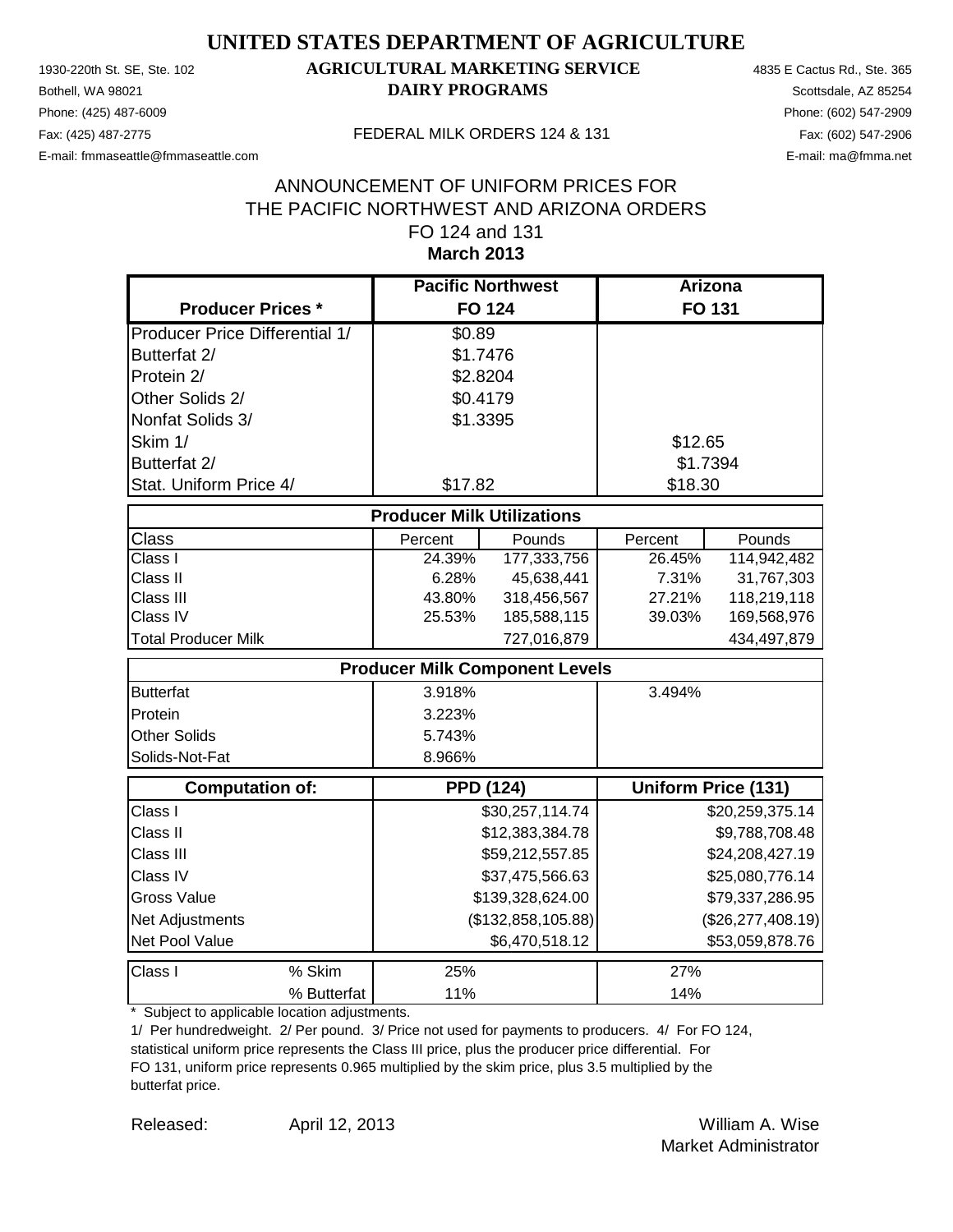### MILK MARKET SUMMARIES FOR MARCH 2013

|                                   |                   |               |                   | <b>March 2013</b>  |          |
|-----------------------------------|-------------------|---------------|-------------------|--------------------|----------|
|                                   | <b>March 2013</b> | February 2013 | <b>March 2012</b> | <b>Change From</b> |          |
|                                   |                   |               |                   | Month-Ago          | Year-Ago |
| <b>Producer Deliveries</b>        | 727,016,879       | 645,154,202   | 719,061,026       | 12.69%             | 1.11%    |
| <b>Daily Deliveries</b>           | 23,452,157        | 23,041,222    | 23,195,517        | 1.78%              | 1.11%    |
| Number of Producers*              | 597               | 596           | 626               |                    |          |
| Daily Deliveries Per Producer*    | 39,283            | 38,660        | 37,054            | 1.61%              | 6.02%    |
| <b>Class I Producer Milk</b>      | 177,333,756       | 167,457,929   | 191,294,273       | 5.90%              | $-7.30%$ |
| Class I Utilization (%)           | 24.39%            | 25.96%        | 26.60%            |                    |          |
| Class I Daily Usage               | 5,720,444         | 5,980,640     | 6,170,783         | $-4.35%$           | $-7.30%$ |
| Producer Price Differential (PPD) | \$0.89            | \$0.77        | \$0.42            | \$0.12             | \$0.47   |
| Uniform Price (@ 3.5% Butterfat)  | \$17.82           | \$18.02       | \$16.14           | $-$0.20$           | \$1.68   |
| Uniform Price (@ Avg. Pool Tests) | \$19.23           | \$19.47       | \$17.23           | $-$0.24$           | \$2.00   |
| Avg. Pool Butterfat Test          | 3.918%            | 3.924%        | 3.833%            |                    |          |
| Avg. Pool Protein Test            | 3.223%            | 3.234%        | 3.204%            |                    |          |
| Avg. Pool Other Solids Test       | 5.743%            | 5.744%        | 5.732%            |                    |          |

# *Pacific Northwest Order (FO 124)*

## *Arizona Order (FO 131)*

|                                   |                   |               |                   | <b>March 2013</b>  |           |
|-----------------------------------|-------------------|---------------|-------------------|--------------------|-----------|
|                                   | <b>March 2013</b> | February 2013 | <b>March 2012</b> | <b>Change From</b> |           |
|                                   |                   |               |                   | Month-Ago          | Year-Ago  |
| <b>Producer Deliveries</b>        | 434,497,879       | 378,828,890   | 434,655,999       | 14.70%             | $-0.04%$  |
| <b>Daily Deliveries</b>           | 14,016,061        | 13,529,603    | 14,021,161        | 3.60%              | $-0.04%$  |
| Number of Producers**             | 94                | 94            | 94                |                    |           |
| Daily Deliveries Per Producer**   | 149,107           | 143,932       | 149,161           | 3.60%              | $-0.04\%$ |
| <b>Class I Producer Milk</b>      | 114,942,482       | 107,992,922   | 121,370,579       | 6.44%              | $-5.30%$  |
| Class I Utilization (%)           | 26.45%            | 28.51%        | 27.92%            |                    |           |
| <b>Class I Daily Usage</b>        | 3,707,822         | 3,856,890     | 3,915,180         | $-3.86%$           | $-5.30\%$ |
| Uniform Price (@ 3.5% Butterfat)  | \$18.30           | \$18.51       | \$16.40           | $-$0.21$           | \$1.90    |
| Uniform Price (@ Avg. Pool Tests) | \$18.29           | \$18.60       | \$16.42           | $-$0.31$           | \$1.87    |
| Avg. Pool Butterfat Test          | 3.494%            | 3.556%        | 3.516%            |                    |           |

#### *Numbers in Bold/Italics are estimated.*

*Numbers in Italics represent the calculation of the Uniform Price using average pool component tests. Contact Bothell office for details.*

1/ Eligible milk not pooled due to price. Comparisons to previous month or year may be biased.

\* Revised, January - May 2012.

\*\* Revised, January - March 2012.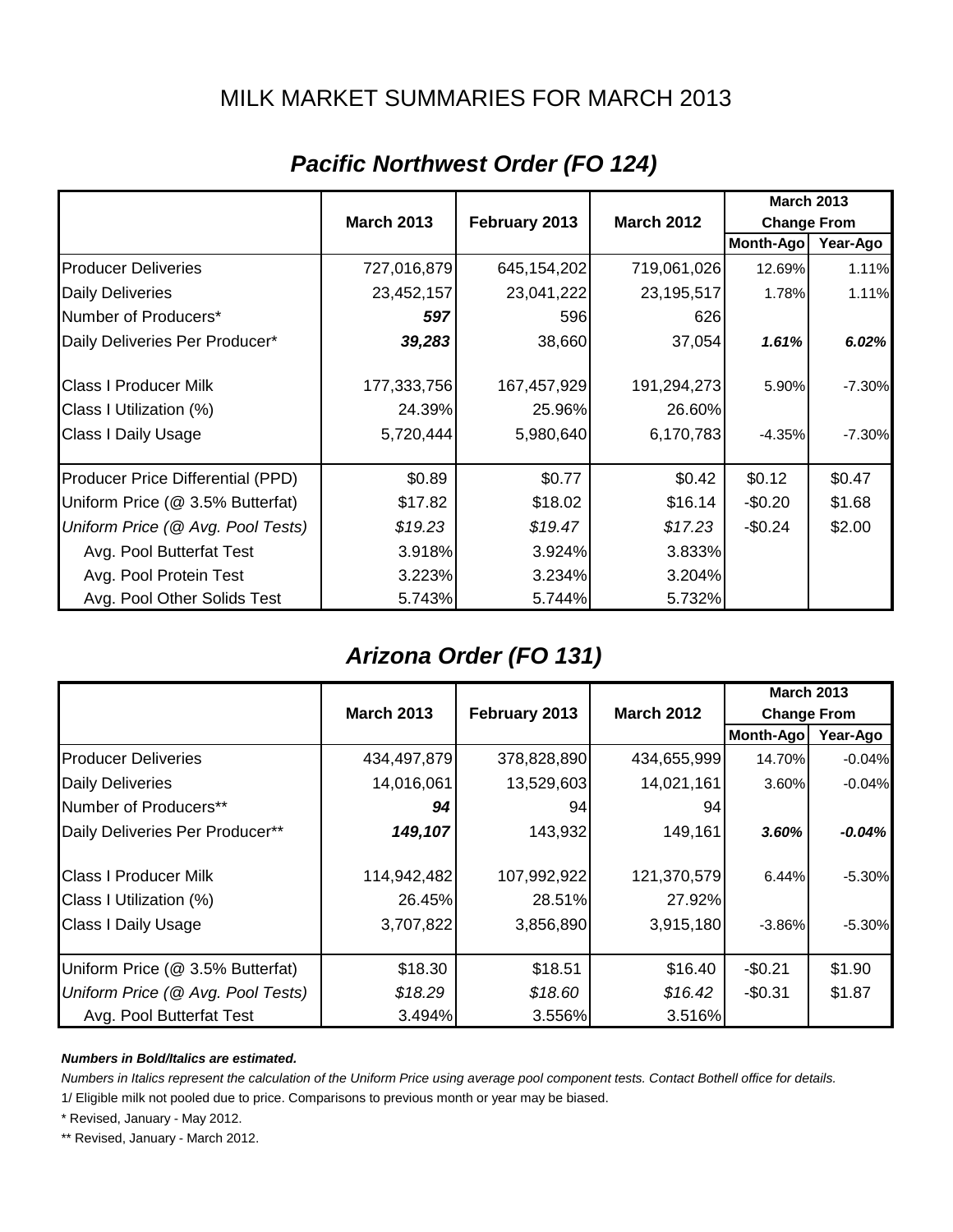Phone: (425) 487-6009 Phone: (602) 547-2909 E-mail: fmmaseattle@fmmaseattle.com E-mail: ma@fmma.net

### 1930-220th St. SE, Ste. 102 **AGRICULTURAL MARKETING SERVICE** 4835 E Cactus Rd., Ste. 365 **Bothell, WA 98021 DAIRY PROGRAMS** Scottsdale, AZ 85254

#### Fax: (425) 487-2775 FEDERAL MILK ORDERS 124 & 131

#### **April 2013** ANNOUNCEMENT OF UNIFORM PRICES FOR THE PACIFIC NORTHWEST AND ARIZONA ORDERS FO 124 and 131

|                                       |             | <b>Pacific Northwest</b>              |                  | <b>Arizona</b> |                            |
|---------------------------------------|-------------|---------------------------------------|------------------|----------------|----------------------------|
| <b>Producer Prices *</b>              |             | <b>FO 124</b>                         |                  |                | FO 131                     |
| <b>Producer Price Differential 1/</b> |             | \$0.57                                |                  |                |                            |
| Butterfat 2/                          |             | \$1.8227                              |                  |                |                            |
| Protein 2/                            |             | \$3.0130                              |                  |                |                            |
| Other Solids 2/                       |             | \$0.3863                              |                  |                |                            |
| Nonfat Solids 3/                      |             | \$1.3498                              |                  |                |                            |
| Skim 1/                               |             |                                       |                  | \$12.71        |                            |
| Butterfat 2/                          |             |                                       |                  | \$1.8119       |                            |
| Stat. Uniform Price 4/                |             | \$18.16                               |                  | \$18.61        |                            |
|                                       |             | <b>Producer Milk Utilizations</b>     |                  |                |                            |
| Class                                 |             | Percent                               | Pounds           | Percent        | Pounds                     |
| Class I                               |             | 24.17%                                | 173,808,251      | 27.96%         | 116,282,389                |
| Class II                              |             | 5.90%                                 | 42,455,072       | 7.20%          | 29,945,023                 |
| Class III                             |             | 44.10%                                | 317,166,845      | 26.18%         | 108,881,157                |
| Class IV                              |             | 25.83%                                | 185,753,236      | 38.66%         | 160,810,661                |
| <b>Total Producer Milk</b>            |             |                                       | 719,183,404      |                | 415,919,230                |
|                                       |             | <b>Producer Milk Component Levels</b> |                  |                |                            |
| <b>Butterfat</b>                      |             | 3.854%                                |                  | 3.465%         |                            |
| Protein                               |             | 3.199%                                |                  |                |                            |
| Other Solids                          |             | 5.744%                                |                  |                |                            |
| Solids-Not-Fat                        |             | 8.943%                                |                  |                |                            |
| <b>Computation of:</b>                |             | <b>PPD (124)</b>                      |                  |                | <b>Uniform Price (131)</b> |
| Class I                               |             |                                       | \$29,170,680.69  |                | \$20,203,651.75            |
| Class II                              |             |                                       | \$11,728,934.88  |                | \$9,154,234.96             |
| Class III                             |             |                                       | \$60,700,018.42  |                | \$23,621,913.41            |
| Class IV                              |             | \$37,874,345.48                       |                  |                | \$24,057,612.33            |
| <b>Gross Value</b>                    |             |                                       | \$139,473,979.47 |                | \$77,037,412.45            |
| Net Adjustments                       |             | (\$135,374,589.38)                    |                  |                | (\$25,990,804.93)          |
| Net Pool Value                        |             |                                       | \$4,099,390.09   |                | \$51,046,607.52            |
| Class I                               | % Skim      | 25%                                   |                  | 28%            |                            |
|                                       | % Butterfat | 11%                                   |                  | 15%            |                            |

\* Subject to applicable location adjustments.

1/ Per hundredweight. 2/ Per pound. 3/ Price not used for payments to producers. 4/ For FO 124, statistical uniform price represents the Class III price, plus the producer price differential. For FO 131, uniform price represents 0.965 multiplied by the skim price, plus 3.5 multiplied by the butterfat price.

Released: William A. Wise May 13, 2013 Market Administrator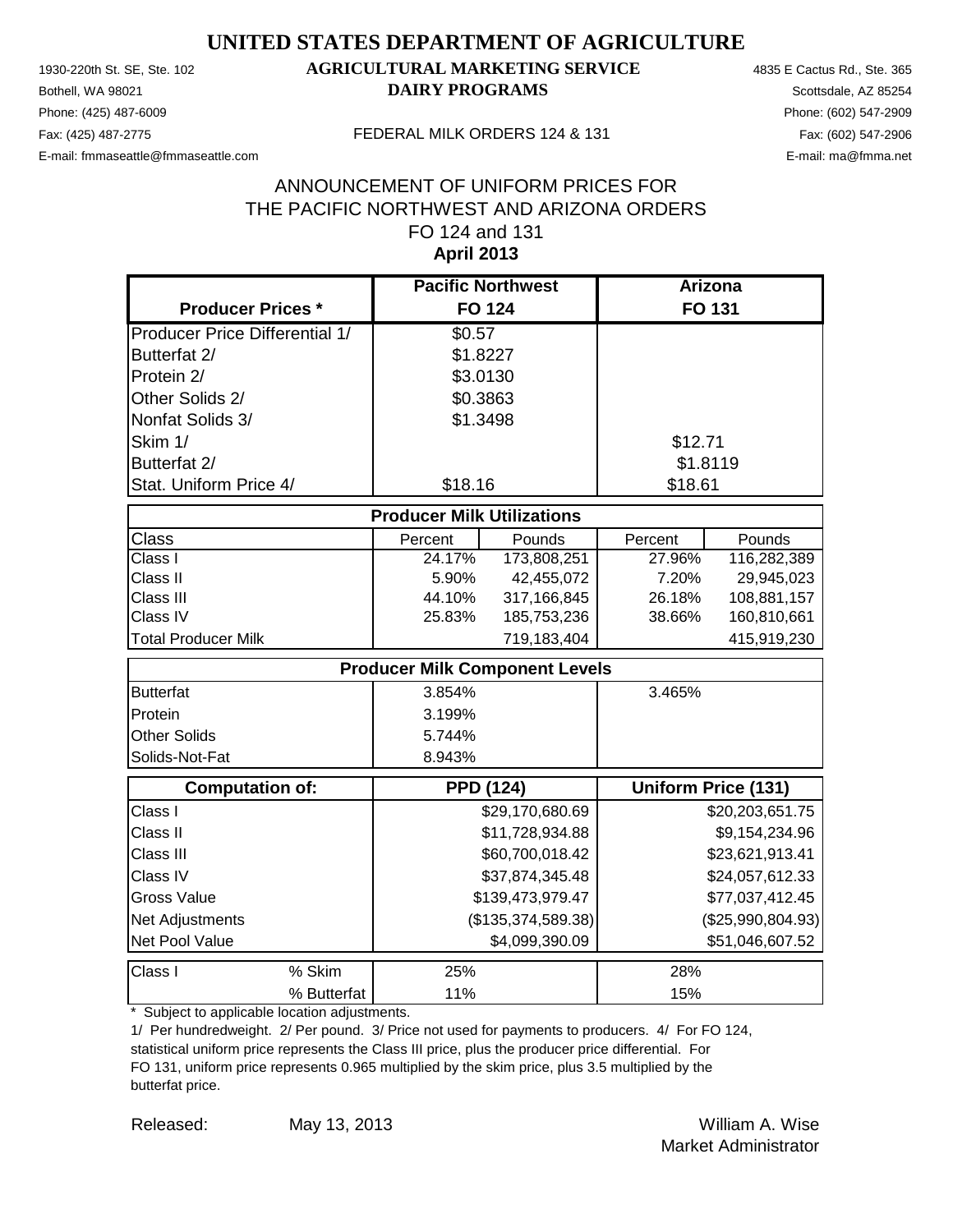### MILK MARKET SUMMARIES FOR APRIL 2013

|                                   |                   |                   |                   | <b>April 2013</b>  |          |
|-----------------------------------|-------------------|-------------------|-------------------|--------------------|----------|
|                                   | <b>April 2013</b> | <b>March 2013</b> | <b>April 2012</b> | <b>Change From</b> |          |
|                                   |                   |                   | 11                | <b>Month-Ago</b>   | Year-Ago |
| <b>Producer Deliveries</b>        | 719,183,404       | 727,016,879       | 637,254,655       | $-1.08%$           | 12.86%   |
| <b>Daily Deliveries</b>           | 23,972,780        | 23,452,157        | 21,241,822        | 2.22%              | 12.86%   |
| Number of Producers*              | 598               | 598               | 605               |                    |          |
| Daily Deliveries Per Producer*    | 40,088            | 39,218            | 35,110            | 2.22%              | 14.18%   |
| <b>Class I Producer Milk</b>      | 173,808,251       | 177,333,756       | 175,417,725       | $-1.99%$           | $-0.92%$ |
| Class I Utilization (%)           | 24.17%            | 24.39%            | 27.53%            |                    |          |
| <b>Class I Daily Usage</b>        | 5,793,608         | 5,720,444         | 5,847,258         | 1.28%              | $-0.92%$ |
| Producer Price Differential (PPD) | \$0.57            | \$0.89            | \$0.15            | $-$0.32$           | \$0.42   |
| Uniform Price (@ 3.5% Butterfat)  | \$18.16           | \$17.82           | \$15.87           | \$0.34             | \$2.29   |
| Uniform Price (@ Avg. Pool Tests) | \$19.45           | \$19.23           | \$16.75           | \$0.22             | \$2.70   |
| Avg. Pool Butterfat Test          | 3.854%            | 3.918%            | 3.779%            |                    |          |
| Avg. Pool Protein Test            | 3.199%            | 3.223%            | 3.148%            |                    |          |
| Avg. Pool Other Solids Test       | 5.744%            | 5.743%            | 5.753%            |                    |          |

# *Pacific Northwest Order (FO 124)*

## *Arizona Order (FO 131)*

|                                   |                   |                   |                   | <b>April 2013</b>  |          |
|-----------------------------------|-------------------|-------------------|-------------------|--------------------|----------|
|                                   | <b>April 2013</b> | <b>March 2013</b> | <b>April 2012</b> | <b>Change From</b> |          |
|                                   |                   |                   |                   | Month-Ago          | Year-Ago |
| <b>Producer Deliveries</b>        | 415,919,230       | 434,497,879       | 425,704,903       | $-4.28%$           | $-2.30%$ |
| <b>Daily Deliveries</b>           | 13,863,974        | 14,016,061        | 14,190,163        | $-1.09%$           | $-2.30%$ |
| Number of Producers               | 92                | 92                | 94                |                    |          |
| Daily Deliveries Per Producer     | 150,695           | 152,348           | 150,959           | $-1.09%$           | $-0.17%$ |
| <b>Class I Producer Milk</b>      | 116,282,389       | 114,942,482       | 118,199,112       | 1.17%              | $-1.62%$ |
| Class I Utilization (%)           | 27.96%            | 26.45%            | 27.77%            |                    |          |
| <b>Class I Daily Usage</b>        | 3,876,080         | 3,707,822         | 3,939,970         | 4.54%              | $-1.62%$ |
| Uniform Price (@ 3.5% Butterfat)  | \$18.61           | \$18.30           | \$16.02           | \$0.31             | \$2.59   |
| Uniform Price (@ Avg. Pool Tests) | \$18.55           | \$18.29           | \$16.00           | \$0.26             | \$2.55   |
| Avg. Pool Butterfat Test          | 3.465%            | 3.494%            | 3.485%            |                    |          |

#### *Numbers in Bold/Italics are estimated.*

*Numbers in Italics represent the calculation of the Uniform Price using average pool component tests. Contact Bothell office for details.*

1/ Eligible milk not pooled due to price. Comparisons to previous month or year may be biased.

\* Revised, January - May 2012.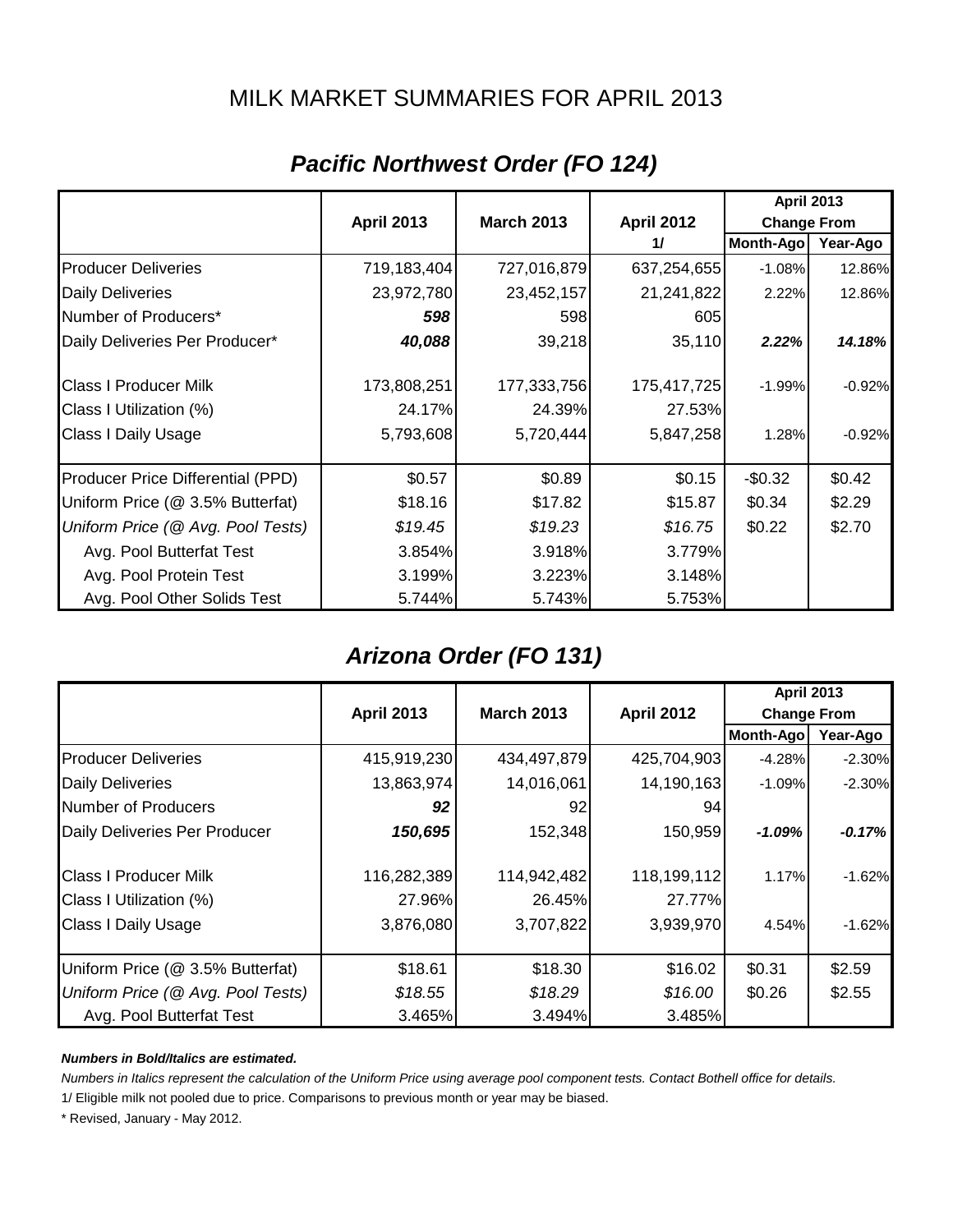Phone: (425) 487-6009 Phone: (602) 547-2909 E-mail: fmmaseattle@fmmaseattle.com E-mail: ma@fmma.net

### 1930-220th St. SE, Ste. 102 **AGRICULTURAL MARKETING SERVICE** 4835 E Cactus Rd., Ste. 365 **Bothell, WA 98021 DAIRY PROGRAMS** Scottsdale, AZ 85254

#### Fax: (425) 487-2775 FEDERAL MILK ORDERS 124 & 131

#### **May 2013** ANNOUNCEMENT OF UNIFORM PRICES FOR THE PACIFIC NORTHWEST AND ARIZONA ORDERS FO 124 and 131

|                                       | <b>Pacific Northwest</b>              |                      | <b>Arizona</b> |                            |
|---------------------------------------|---------------------------------------|----------------------|----------------|----------------------------|
| <b>Producer Prices *</b>              |                                       | <b>FO 124</b>        |                | FO 131                     |
| <b>Producer Price Differential 1/</b> | \$0.27                                |                      |                |                            |
| Butterfat 2/                          | \$1.7884                              |                      |                |                            |
| Protein 2/                            | \$3.3597                              |                      |                |                            |
| Other Solids 2/                       | \$0.3887                              |                      |                |                            |
| Nonfat Solids 3/                      | \$1.4549                              |                      |                |                            |
| Skim 1/                               |                                       |                      | \$13.29        |                            |
| Butterfat 2/                          |                                       |                      |                | \$1.7948                   |
| Stat. Uniform Price 4/                | \$18.79                               |                      | \$19.11        |                            |
|                                       | <b>Producer Milk Utilizations</b>     |                      |                |                            |
| Class                                 | Percent                               | Pounds               | Percent        | Pounds                     |
| Class I                               | 24.69%                                | 185,017,500          | 26.97%         | 113,090,206                |
| Class II                              | 7.74%                                 | 57,972,603           | 7.82%          | 32,782,493                 |
| Class III                             | 42.25%                                | 316,513,400          | 25.37%         | 106,397,103                |
| Class IV                              | 25.32%                                | 189,718,188          | 39.84%         | 167,094,914                |
| <b>Total Producer Milk</b>            |                                       | 749,221,691          |                | 419,364,716                |
|                                       | <b>Producer Milk Component Levels</b> |                      |                |                            |
| <b>Butterfat</b>                      | 3.774%                                |                      | 3.445%         |                            |
| Protein                               | 3.150%                                |                      |                |                            |
| Other Solids                          | 5.771%                                |                      |                |                            |
| Solids-Not-Fat                        | 8.921%                                |                      |                |                            |
| <b>Computation of:</b>                | <b>PPD (124)</b>                      |                      |                | <b>Uniform Price (131)</b> |
| Class I                               |                                       | \$30,969,585.82      |                | \$19,698,489.51            |
| Class II                              |                                       | \$14,762,313.94      |                | \$10,654,461.50            |
| Class III                             |                                       | \$62,824,171.44      |                | \$23,553,873.27            |
| Class IV                              |                                       | \$39,609,599.78      |                | \$25,702,077.99            |
| <b>Gross Value</b>                    |                                       | \$148,165,670.98     |                | \$79,608,902.27            |
| Net Adjustments                       |                                       | (\$146, 142, 750.72) |                | (\$25,774,802.24)          |
| Net Pool Value                        |                                       | \$2,022,920.26       |                | \$53,834,100.03            |
| % Skim<br>Class I                     | 25%                                   |                      | 27%            |                            |
| % Butterfat                           | 12%                                   |                      | 15%            |                            |

\* Subject to applicable location adjustments.

1/ Per hundredweight. 2/ Per pound. 3/ Price not used for payments to producers. 4/ For FO 124, statistical uniform price represents the Class III price, plus the producer price differential. For FO 131, uniform price represents 0.965 multiplied by the skim price, plus 3.5 multiplied by the butterfat price.

Released: William A. Wise June 13, 2013 Market Administrator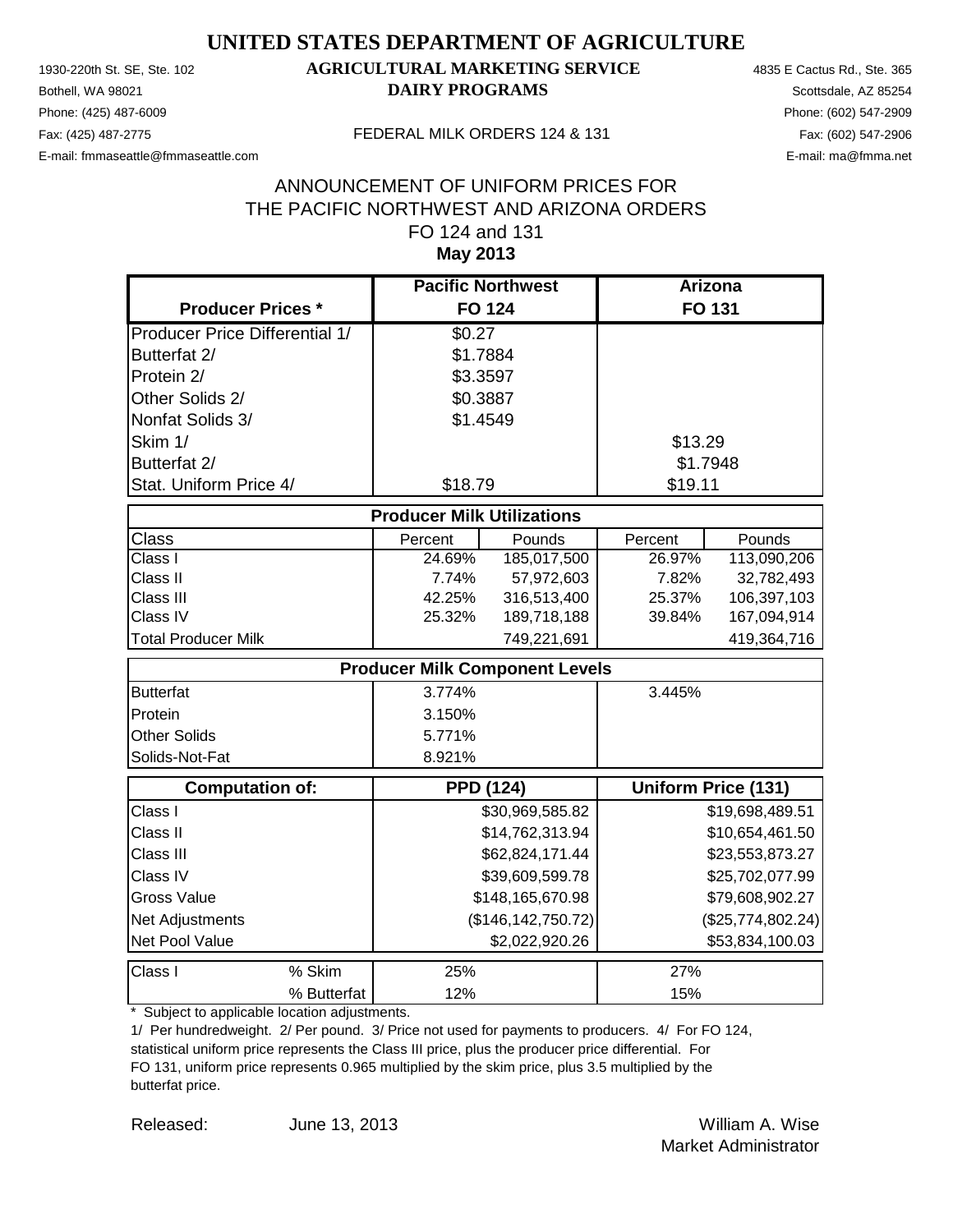## MILK MARKET SUMMARIES FOR MAY 2013

|                                   |                 |                   |                 | May 2013           |          |
|-----------------------------------|-----------------|-------------------|-----------------|--------------------|----------|
|                                   | <b>May 2013</b> | <b>April 2013</b> | <b>May 2012</b> | <b>Change From</b> |          |
|                                   |                 |                   |                 | Month-Ago          | Year-Ago |
| <b>Producer Deliveries</b>        | 749,221,691     | 719,183,404       | 737,116,641     | 4.18%              | 1.64%    |
| <b>Daily Deliveries</b>           | 24,168,442      | 23,972,780        | 23,777,956      | 0.82%              | 1.64%    |
| Number of Producers*              | 595             | 595               | 616             |                    |          |
| Daily Deliveries Per Producer*    | 40,619          | 40,290            | 38,601          | 0.82%              | 5.23%    |
| <b>Class I Producer Milk</b>      | 185,017,500     | 173,808,251       | 186,892,086     | 6.45%              | $-1.00%$ |
| Class I Utilization (%)           | 24.69%          | 24.17%            | 25.35%          |                    |          |
| <b>Class I Daily Usage</b>        | 5,968,306       | 5,793,608         | 6,028,777       | 3.02%              | $-1.00%$ |
| Producer Price Differential (PPD) | \$0.27          | \$0.57            | \$0.08          | $-$0.30$           | \$0.19   |
| Uniform Price (@ 3.5% Butterfat)  | \$18.79         | \$18.16           | \$15.31         | \$0.63             | \$3.48   |
| Uniform Price (@ Avg. Pool Tests) | \$19.85         | \$19.45           | \$16.00         | \$0.40             | \$3.85   |
| Avg. Pool Butterfat Test          | 3.774%          | 3.854%            | 3.704%          |                    |          |
| Avg. Pool Protein Test            | 3.150%          | 3.199%            | 3.127%          |                    |          |
| Avg. Pool Other Solids Test       | 5.771%          | 5.744%            | 5.748%          |                    |          |

# *Pacific Northwest Order (FO 124)*

# *Arizona Order (FO 131)*

|                                   |                                                  |             |             | May 2013           |          |
|-----------------------------------|--------------------------------------------------|-------------|-------------|--------------------|----------|
|                                   | May 2013<br><b>April 2013</b><br><b>May 2012</b> |             |             | <b>Change From</b> |          |
|                                   |                                                  |             |             | Month-Ago          | Year-Ago |
| <b>Producer Deliveries</b>        | 419,364,716                                      | 415,919,230 | 424,155,801 | 0.83%              | $-1.13%$ |
| <b>Daily Deliveries</b>           | 13,527,894                                       | 13,863,974  | 13,682,445  | $-2.42\%$          | $-1.13%$ |
| Number of Producers               | 92                                               | 92          | 94          |                    |          |
| Daily Deliveries Per Producer     | 147,042                                          | 150,695     | 145,558     | $-2.42%$           | $1.02\%$ |
| <b>Class I Producer Milk</b>      | 113,090,206                                      | 116,282,389 | 112,050,995 | $-2.75%$           | 0.93%    |
| Class I Utilization (%)           | 26.97%                                           | 27.96%      | 26.42%      |                    |          |
| <b>Class I Daily Usage</b>        | 3,648,071                                        | 3,876,080   | 3,614,548   | $-5.88%$           | 0.93%    |
| Uniform Price (@ 3.5% Butterfat)  | \$19.11                                          | \$18.61     | \$15.27     | \$0.50             | \$3.84   |
| Uniform Price (@ Avg. Pool Tests) | \$19.01                                          | \$18.55     | \$15.25     | \$0.46             | \$3.76   |
| Avg. Pool Butterfat Test          | 3.445%                                           | 3.465%      | 3.482%      |                    |          |

#### *Numbers in Bold/Italics are estimated.*

*Numbers in Italics represent the calculation of the Uniform Price using average pool component tests. Contact Bothell office for details.*

1/ Eligible milk not pooled due to price. Comparisons to previous month or year may be biased.

\* Revised, January - May 2012.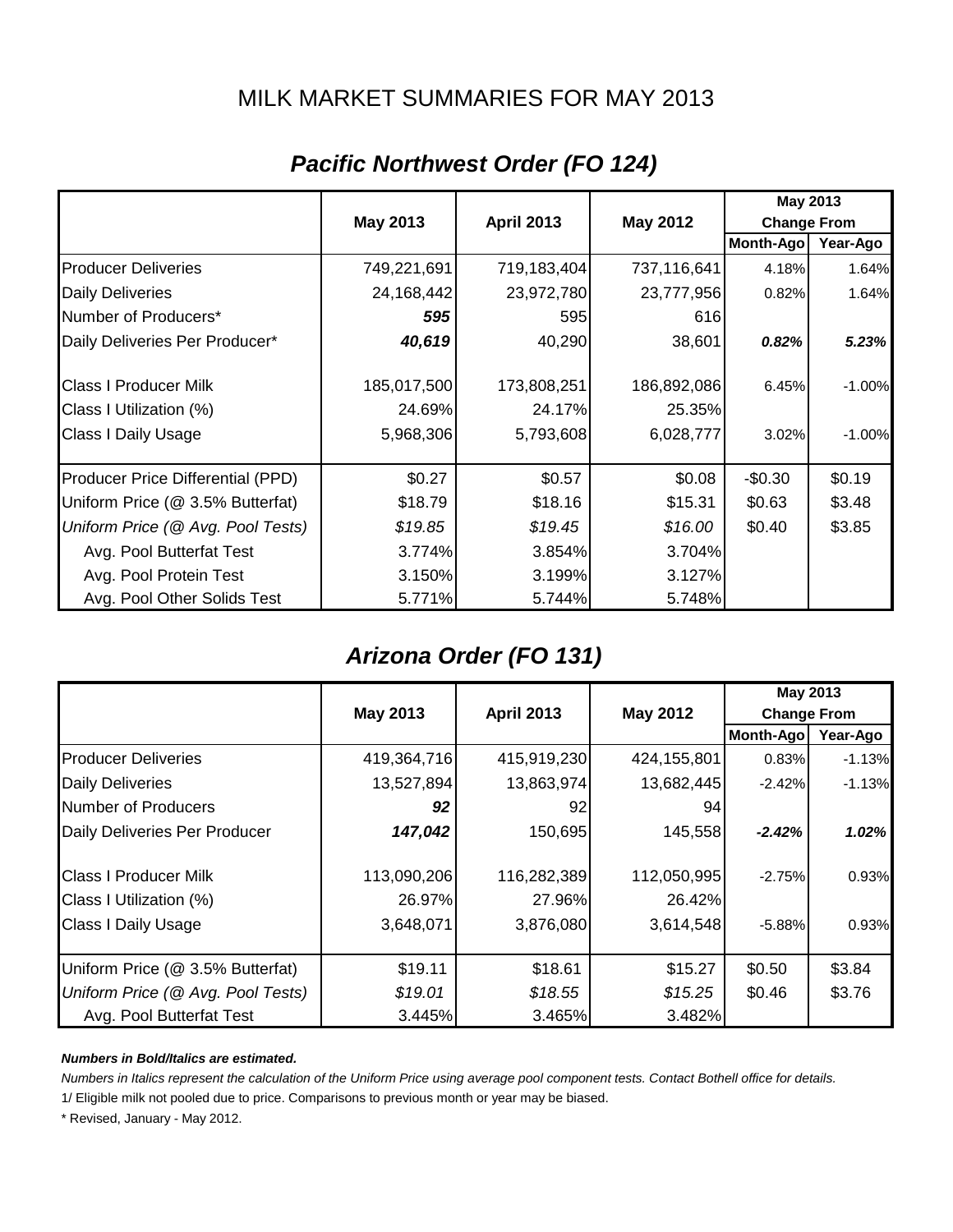Phone: (425) 487-6009 Phone: (602) 547-2909 E-mail: fmmaseattle@fmmaseattle.com E-mail: ma@fmma.net

### 1930-220th St. SE, Ste. 102 **AGRICULTURAL MARKETING SERVICE** 4835 E Cactus Rd., Ste. 365 **Bothell, WA 98021 DAIRY PROGRAMS** Scottsdale, AZ 85254

#### Fax: (425) 487-2775 FEDERAL MILK ORDERS 124 & 131

#### **June 2013** ANNOUNCEMENT OF UNIFORM PRICES FOR THE PACIFIC NORTHWEST AND ARIZONA ORDERS FO 124 and 131

|                                       | <b>Pacific Northwest</b>              |                    | Arizona         |                            |
|---------------------------------------|---------------------------------------|--------------------|-----------------|----------------------------|
| <b>Producer Prices *</b>              |                                       | <b>FO 124</b>      |                 | <b>FO 131</b>              |
| <b>Producer Price Differential 1/</b> | \$0.82                                |                    |                 |                            |
| Butterfat 2/                          | \$1.6599                              |                    |                 |                            |
| Protein 2/                            | \$3.3455                              |                    |                 |                            |
| Other Solids 2/                       | \$0.3859                              |                    |                 |                            |
| Nonfat Solids 3/                      | \$1.5048                              |                    |                 |                            |
| Skim 1/                               |                                       |                    | \$13.85         |                            |
| Butterfat 2/                          |                                       |                    |                 | \$1.6862                   |
| Stat. Uniform Price 4/                | \$18.84                               |                    | \$19.27         |                            |
|                                       | <b>Producer Milk Utilizations</b>     |                    |                 |                            |
| Class                                 | Percent                               | Pounds             | Percent         | Pounds                     |
| Class I                               | 22.13%                                | 160,645,130        | 25.89%          | 99,950,571                 |
| Class II                              | 7.08%                                 | 51,400,741         | 8.78%           | 33,881,609                 |
| Class III                             | 43.22%                                | 313,660,469        | 25.55%          | 98,617,702                 |
| Class IV                              | 27.57%                                | 200,051,146        | 39.78%          | 153,603,626                |
| <b>Total Producer Milk</b>            |                                       | 725,757,486        |                 | 386,053,508                |
|                                       | <b>Producer Milk Component Levels</b> |                    |                 |                            |
| <b>Butterfat</b>                      | 3.761%                                |                    | 3.431%          |                            |
| Protein                               | 3.134%                                |                    |                 |                            |
| Other Solids                          | 5.748%                                |                    |                 |                            |
| Solids-Not-Fat                        | 8.881%                                |                    |                 |                            |
| <b>Computation of:</b>                |                                       | <b>PPD (124)</b>   |                 | <b>Uniform Price (131)</b> |
| Class I                               |                                       | \$29,101,277.23    |                 | \$18,633,040.54            |
| Class II                              |                                       | \$13,755,707.26    |                 | \$11,012,064.44            |
| Class III                             |                                       | \$60,301,625.15    |                 | \$20,934,166.48            |
| Class IV                              |                                       | \$39,882,553.49    | \$23,269,587.57 |                            |
| <b>Gross Value</b>                    |                                       | \$143,041,163.13   |                 | \$73,848,859.03            |
| Net Adjustments                       |                                       | (\$137,089,907.47) |                 | $(\$22, 195, 697.59)$      |
| Net Pool Value                        |                                       | \$5,951,255.66     |                 | \$51,653,161.44            |
| % Skim<br>Class I                     | 23%                                   |                    | 26%             |                            |
| % Butterfat                           | 11%                                   |                    | 15%             |                            |

\* Subject to applicable location adjustments.

1/ Per hundredweight. 2/ Per pound. 3/ Price not used for payments to producers. 4/ For FO 124, statistical uniform price represents the Class III price, plus the producer price differential. For FO 131, uniform price represents 0.965 multiplied by the skim price, plus 3.5 multiplied by the butterfat price.

Released: William A. Wise July 12, 2013

Market Administrator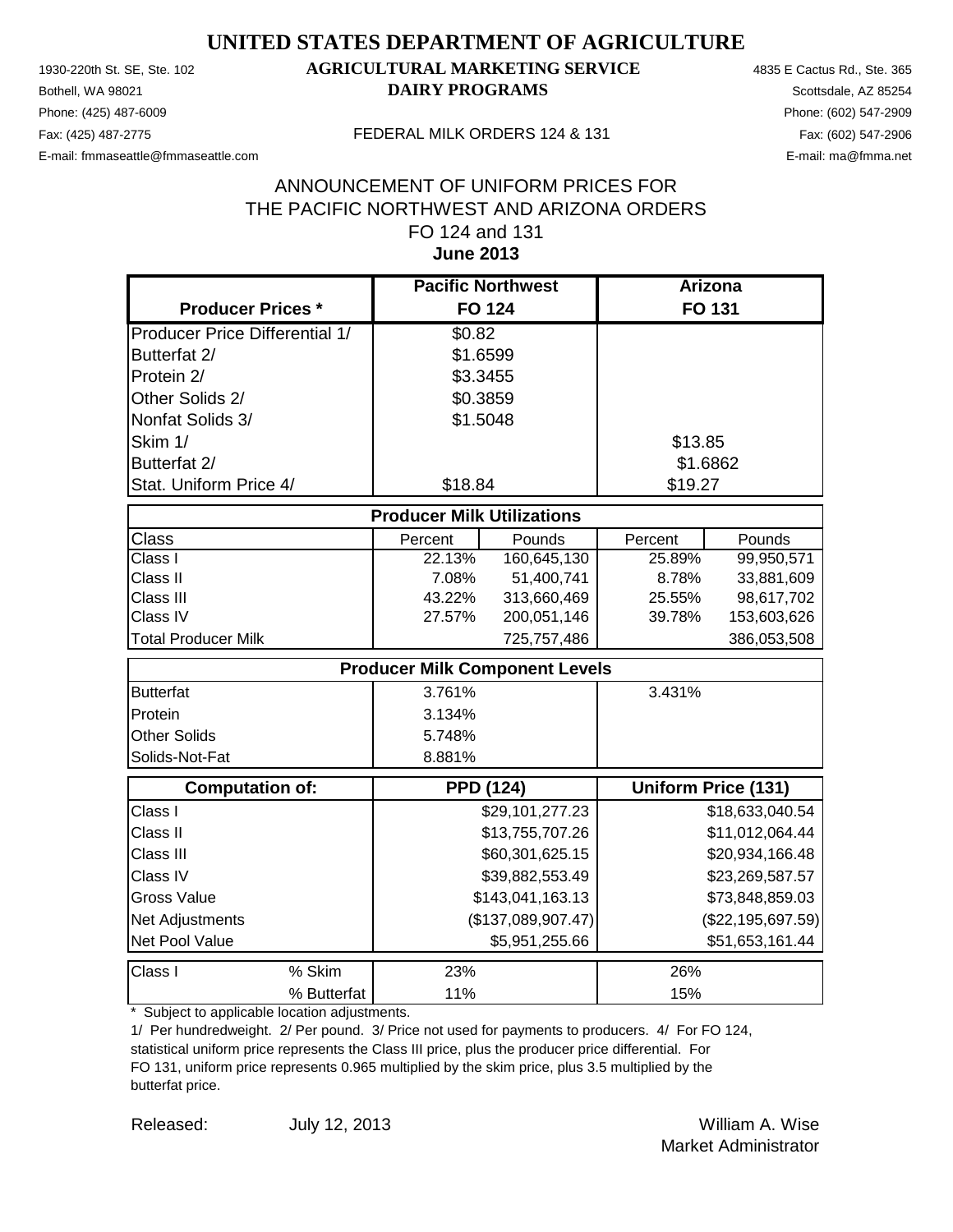### MILK MARKET SUMMARIES FOR JUNE 2013

|                                   |                  |             |                  | <b>June 2013</b>   |          |
|-----------------------------------|------------------|-------------|------------------|--------------------|----------|
|                                   | <b>June 2013</b> | May 2013    | <b>June 2012</b> | <b>Change From</b> |          |
|                                   |                  |             | 11               | Month-Ago          | Year-Ago |
| <b>Producer Deliveries</b>        | 725,757,486      | 749,221,691 | 451,852,327      | $-3.13%$           | 60.62%   |
| <b>Daily Deliveries</b>           | 24,191,916       | 24,168,442  | 15,061,744       | 0.10%              | 60.62%   |
| Number of Producers*              | 595              | 596         | 445              |                    |          |
| Daily Deliveries Per Producer*    | 40,659           | 40,551      | 33,847           | 0.27%              | 20.13%   |
| <b>Class I Producer Milk</b>      | 160,645,130      | 185,017,500 | 177,265,221      | $-13.17%$          | $-9.38%$ |
| Class I Utilization (%)           | 22.13%           | 24.69%      | 39.23%           |                    |          |
| <b>Class I Daily Usage</b>        | 5,354,838        | 5,968,306   | 5,908,841        | $-10.28%$          | $-9.38%$ |
| Producer Price Differential (PPD) | \$0.82           | \$0.27      | (\$0.57)         | \$0.55             | \$1.39   |
| Uniform Price (@ 3.5% Butterfat)  | \$18.84          | \$18.79     | \$15.06          | \$0.05             | \$3.78   |
| Uniform Price (@ Avg. Pool Tests) | \$19.77          | \$19.85     | \$15.65          | $-$0.08$           | \$4.12   |
| Avg. Pool Butterfat Test          | 3.761%           | 3.774%      | 3.698%           |                    |          |
| Avg. Pool Protein Test            | 3.134%           | 3.150%      | 3.087%           |                    |          |
| Avg. Pool Other Solids Test       | 5.748%           | 5.771%      | 5.732%           |                    |          |

# *Pacific Northwest Order (FO 124)*

## *Arizona Order (FO 131)*

|                                   |                  |                              |             |                    | <b>June 2013</b> |
|-----------------------------------|------------------|------------------------------|-------------|--------------------|------------------|
|                                   | <b>June 2013</b> | May 2013<br><b>June 2012</b> |             | <b>Change From</b> |                  |
|                                   |                  |                              |             | Month-Ago          | Year-Ago         |
| <b>Producer Deliveries</b>        | 386,053,508      | 419,364,716                  | 391,640,883 | $-7.94\%$          | $-1.43%$         |
| <b>Daily Deliveries</b>           | 12,868,450       | 13,527,894                   | 13,054,696  | $-4.87%$           | $-1.43%$         |
| Number of Producers               | 91               | 91                           | 94          |                    |                  |
| Daily Deliveries Per Producer     | 141,412          | 148,658                      | 138,880     | $-4.87%$           | 1.82%            |
| <b>Class I Producer Milk</b>      | 99,950,571       | 113,090,206                  | 105,418,369 | $-11.62%$          | $-5.19%$         |
| Class I Utilization (%)           | 25.89%           | 26.97%                       | 26.92%      |                    |                  |
| <b>Class I Daily Usage</b>        | 3,331,686        | 3,648,071                    | 3,513,946   | $-8.67%$           | $-5.19%$         |
| Uniform Price (@ 3.5% Butterfat)  | \$19.27          | \$19.11                      | \$15.18     | \$0.16             | \$4.09           |
| Uniform Price (@ Avg. Pool Tests) | \$19.16          | \$19.01                      | \$15.18     | \$0.15             | \$3.98           |
| Avg. Pool Butterfat Test          | 3.431%           | 3.445%                       | 3.500%      |                    |                  |

#### *Numbers in Bold/Italics are estimated.*

*Numbers in Italics represent the calculation of the Uniform Price using average pool component tests. Contact Bothell office for details.*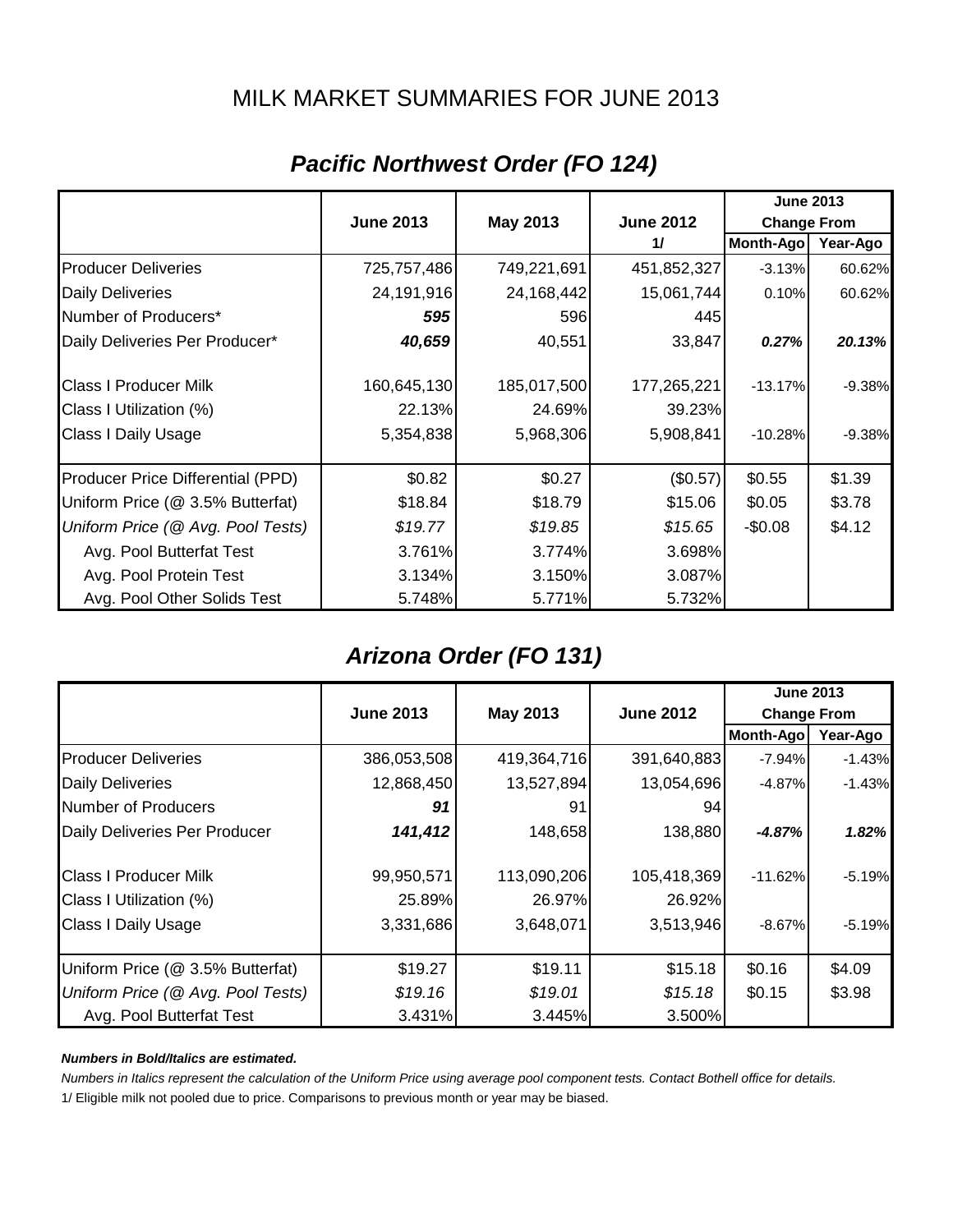Phone: (425) 487-6009 Phone: (602) 547-2909 E-mail: fmmaseattle@fmmaseattle.com E-mail: ma@fmma.net

### 1930-220th St. SE, Ste. 102 **AGRICULTURAL MARKETING SERVICE** 4835 E Cactus Rd., Ste. 365 **Bothell, WA 98021 DAIRY PROGRAMS** Scottsdale, AZ 85254

#### Fax: (425) 487-2775 FEDERAL MILK ORDERS 124 & 131

### **July 2013** ANNOUNCEMENT OF UNIFORM PRICES FOR THE PACIFIC NORTHWEST AND ARIZONA ORDERS FO 124 and 131

|                                       | <b>Pacific Northwest</b>              |                    | <b>Arizona</b> |                            |
|---------------------------------------|---------------------------------------|--------------------|----------------|----------------------------|
| <b>Producer Prices *</b>              | <b>FO 124</b>                         |                    |                | <b>FO 131</b>              |
| <b>Producer Price Differential 1/</b> | \$1.27                                |                    |                |                            |
| Butterfat 2/                          | \$1.5693                              |                    |                |                            |
| Protein 2/                            | \$3.2257                              |                    |                |                            |
| Other Solids 2/                       | \$0.3927                              |                    |                |                            |
| Nonfat Solids 3/                      | \$1.5438                              |                    |                |                            |
| Skim 1/                               |                                       |                    | \$14.08        |                            |
| Butterfat 2/                          |                                       |                    |                | \$1.5944                   |
| Stat. Uniform Price 4/                | \$18.65                               |                    | \$19.17        |                            |
|                                       | <b>Producer Milk Utilizations</b>     |                    |                |                            |
| Class                                 | Percent                               | Pounds             | Percent        | Pounds                     |
| Class I                               | $22.94\%$                             | 167,989,264        | 29.60%         | 107,572,541                |
| Class II                              | 6.74%                                 | 49,400,535         | 9.77%          | 35,521,189                 |
| Class III                             | 44.70%                                | 327,364,200        | 28.06%         | 101,977,258                |
| Class IV                              | 25.62%                                | 187,660,685        | 32.57%         | 118,393,544                |
| <b>Total Producer Milk</b>            |                                       | 732,414,684        |                | 363,464,532                |
|                                       | <b>Producer Milk Component Levels</b> |                    |                |                            |
| <b>Butterfat</b>                      | 3.725%                                |                    | 3.457%         |                            |
| Protein                               | 3.088%                                |                    |                |                            |
| Other Solids                          | 5.767%                                |                    |                |                            |
| Solids-Not-Fat                        | 8.855%                                |                    |                |                            |
| <b>Computation of:</b>                | <b>PPD (124)</b>                      |                    |                | <b>Uniform Price (131)</b> |
| Class I                               |                                       | \$30,635,281.62    |                | \$20,265,254.00            |
| Class II                              |                                       | \$12,812,339.27    |                | \$11,433,250.20            |
| Class III                             |                                       | \$59,788,397.52    |                | \$20,860,883.24            |
| Class IV                              |                                       | \$37,871,536.24    |                | \$16,795,806.18            |
| <b>Gross Value</b>                    |                                       | \$141,107,554.65   |                | \$69,355,193.62            |
| Net Adjustments                       |                                       | (\$131,805,742.11) |                | (\$19,926,452.51)          |
| Net Pool Value                        |                                       | \$9,301,812.54     |                | \$49,428,741.11            |
| % Skim<br>Class I                     | 23%                                   |                    | 30%            |                            |
| % Butterfat                           | 11%                                   |                    | 17%            |                            |

\* Subject to applicable location adjustments.

1/ Per hundredweight. 2/ Per pound. 3/ Price not used for payments to producers. 4/ For FO 124, statistical uniform price represents the Class III price, plus the producer price differential. For FO 131, uniform price represents 0.965 multiplied by the skim price, plus 3.5 multiplied by the butterfat price.

Released: William A. Wise August 14, 2013 Market Administrator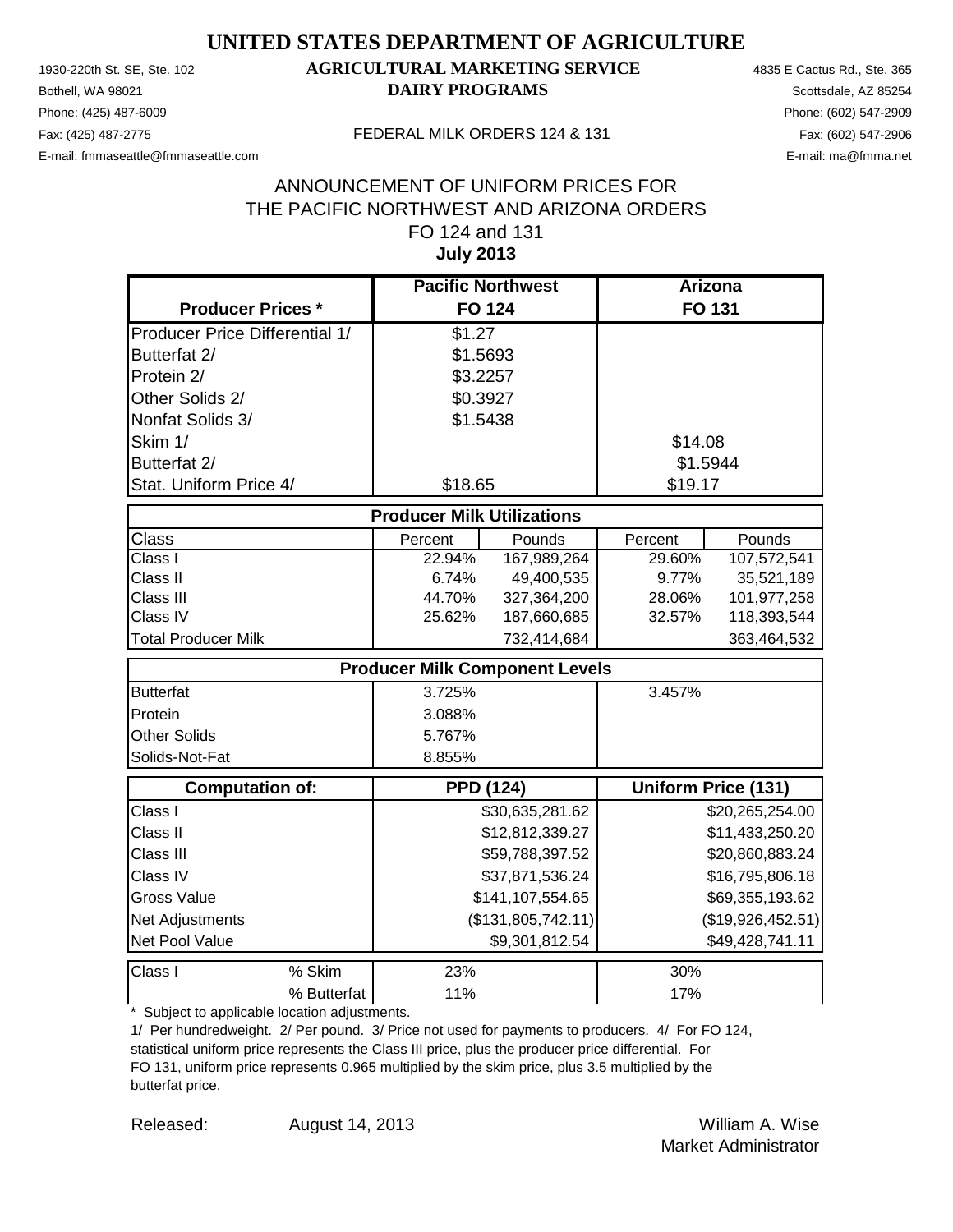### MILK MARKET SUMMARIES FOR JULY 2013

|                                   |                  |                  |                  | <b>July 2013</b>   |          |
|-----------------------------------|------------------|------------------|------------------|--------------------|----------|
|                                   | <b>July 2013</b> | <b>June 2013</b> | <b>July 2012</b> | <b>Change From</b> |          |
|                                   |                  |                  | 11               | <b>Month-Ago</b>   | Year-Ago |
| <b>Producer Deliveries</b>        | 732,414,684      | 725,757,486      | 435,584,626      | 0.92%              | 68.15%   |
| <b>Daily Deliveries</b>           | 23,626,280       | 24,191,916       | 14,051,117       | $-2.34%$           | 68.15%   |
| Number of Producers*              | 595              | 594              | 442              |                    |          |
| Daily Deliveries Per Producer*    | 39,708           | 40,727           | 31,790           | $-2.50%$           | 24.91%   |
| <b>Class I Producer Milk</b>      | 167,989,264      | 160,645,130      | 172,603,206      | 4.57%              | $-2.67%$ |
| Class I Utilization (%)           | 22.94%           | 22.13%           | 39.63%           |                    |          |
| <b>Class I Daily Usage</b>        | 5,419,009        | 5,354,838        | 5,567,845        | 1.20%              | $-2.67%$ |
| Producer Price Differential (PPD) | \$1.27           | \$0.82           | (\$0.74)         | \$0.45             | \$2.01   |
| Uniform Price (@ 3.5% Butterfat)  | \$18.65          | \$18.84          | \$15.94          | $-$0.19$           | \$2.71   |
| Uniform Price (@ Avg. Pool Tests) | \$19.34          | \$19.77          | \$16.41          | $-$0.43$           | \$2.93   |
| Avg. Pool Butterfat Test          | 3.725%           | 3.761%           | 3.666%           |                    |          |
| Avg. Pool Protein Test            | 3.088%           | 3.134%           | 3.050%           |                    |          |
| Avg. Pool Other Solids Test       | 5.767%           | 5.748%           | 5.767%           |                    |          |

# *Pacific Northwest Order (FO 124)*

## *Arizona Order (FO 131)*

|                                   |                                                                                |             |             | <b>July 2013</b> |          |
|-----------------------------------|--------------------------------------------------------------------------------|-------------|-------------|------------------|----------|
|                                   | <b>July 2013</b><br><b>July 2012</b><br><b>June 2013</b><br><b>Change From</b> |             |             |                  |          |
|                                   |                                                                                |             |             | Month-Ago        | Year-Ago |
| <b>Producer Deliveries</b>        | 363,464,532                                                                    | 386,053,508 | 353,643,122 | $-5.85%$         | 2.78%    |
| <b>Daily Deliveries</b>           | 11,724,662                                                                     | 12,868,450  | 11,407,843  | $-8.89%$         | 2.78%    |
| Number of Producers               | 91                                                                             | 91          | 94          |                  |          |
| Daily Deliveries Per Producer     | 128,842                                                                        | 141,412     | 121,360     | $-8.89%$         | 6.17%    |
| <b>Class I Producer Milk</b>      | 107,572,541                                                                    | 99,950,571  | 111,731,453 | 7.63%            | $-3.72%$ |
| Class I Utilization (%)           | 29.60%                                                                         | 25.89%      | 31.59%      |                  |          |
| <b>Class I Daily Usage</b>        | 3,470,082                                                                      | 3,331,686   | 3,604,240   | 4.15%            | $-3.72%$ |
| Uniform Price (@ 3.5% Butterfat)  | \$19.17                                                                        | \$19.27     | \$16.29     | $-$0.10$         | \$2.88   |
| Uniform Price (@ Avg. Pool Tests) | \$19.11                                                                        | \$19.16     | \$16.31     | $-$0.05$         | \$2.80   |
| Avg. Pool Butterfat Test          | 3.457%                                                                         | 3.431%      | 3.513%      |                  |          |

#### *Numbers in Bold/Italics are estimated.*

*Numbers in Italics represent the calculation of the Uniform Price using average pool component tests. Contact Bothell office for details.*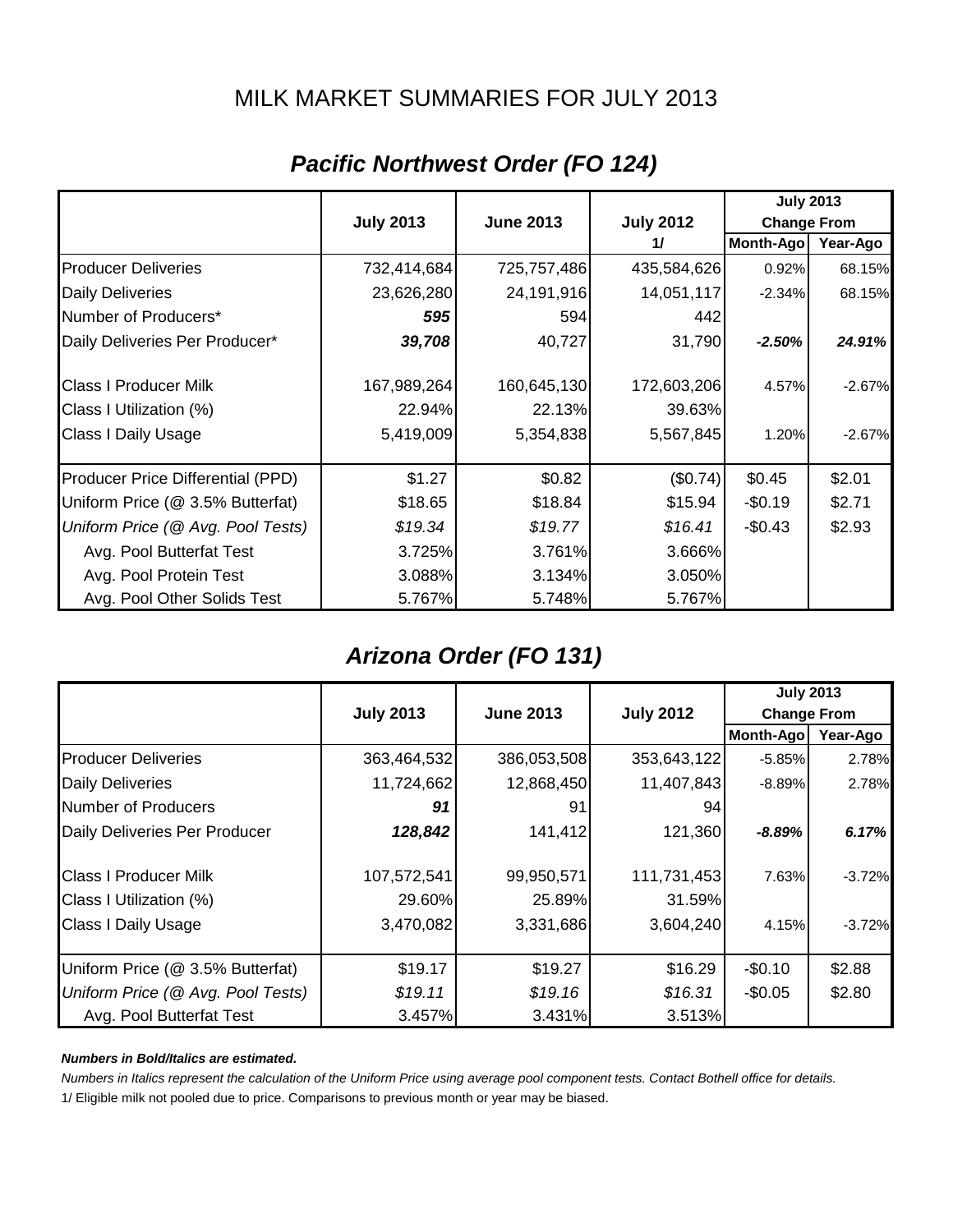Phone: (425) 487-6009 Phone: (602) 547-2909 E-mail: fmmaseattle@fmmaseattle.com E-mail: ma@fmma.net

### 1930-220th St. SE, Ste. 102 **AGRICULTURAL MARKETING SERVICE** 4835 E Cactus Rd., Ste. 365 **Bothell, WA 98021 DAIRY PROGRAMS** Scottsdale, AZ 85254

#### Fax: (425) 487-2775 FEDERAL MILK ORDERS 124 & 131

### **August 2013** ANNOUNCEMENT OF UNIFORM PRICES FOR THE PACIFIC NORTHWEST AND ARIZONA ORDERS FO 124 and 131

|                                       | <b>Pacific Northwest</b>              |                    | <b>Arizona</b> |                            |
|---------------------------------------|---------------------------------------|--------------------|----------------|----------------------------|
| <b>Producer Prices *</b>              | <b>FO 124</b>                         |                    |                | FO 131                     |
| <b>Producer Price Differential 1/</b> | \$1.02                                |                    |                |                            |
| Butterfat 2/                          | \$1.5104                              |                    |                |                            |
| Protein 2/                            | \$3.4775                              |                    |                |                            |
| Other Solids 2/                       | \$0.3901                              |                    |                |                            |
| Nonfat Solids 3/                      | \$1.5868                              |                    |                |                            |
| Skim 1/                               |                                       |                    | \$14.56        |                            |
| Butterfat 2/                          |                                       |                    | \$1.5319       |                            |
| Stat. Uniform Price 4/                | \$18.93                               |                    | \$19.41        |                            |
|                                       | <b>Producer Milk Utilizations</b>     |                    |                |                            |
| <b>Class</b>                          | Percent                               | Pounds             | Percent        | Pounds                     |
| Class I                               | 27.88%                                | 180,042,493        | 32.17%         | 115,907,775                |
| Class II                              | 6.22%                                 | 40,188,374         | 8.83%          | 31,827,474                 |
| Class III                             | 49.37%                                | 318,797,138        | 29.47%         | 106,201,927                |
| Class IV                              | 16.53%                                | 106,757,525        | 29.53%         | 106,401,504                |
| <b>Total Producer Milk</b>            |                                       | 645,785,530        |                | 360,338,680                |
|                                       | <b>Producer Milk Component Levels</b> |                    |                |                            |
| <b>Butterfat</b>                      | 3.738%                                |                    | 3.476%         |                            |
| Protein                               | 3.123%                                |                    |                |                            |
| <b>Other Solids</b>                   | 5.744%                                |                    |                |                            |
| Solids-Not-Fat                        | 8.868%                                |                    |                |                            |
| <b>Computation of:</b>                | <b>PPD (124)</b>                      |                    |                | <b>Uniform Price (131)</b> |
| Class I                               |                                       | \$33,084,554.05    |                | \$21,830,341.19            |
| Class II                              |                                       | \$11,292,789.86    |                | \$10,212,456.50            |
| Class III                             |                                       | \$60,620,758.53    |                | \$21,743,307.54            |
| Class IV                              |                                       | \$22,053,995.10    |                | \$15,937,324.16            |
| <b>Gross Value</b>                    |                                       | \$127,052,097.54   |                | \$69,723,429.39            |
| Net Adjustments                       |                                       | (\$120,465,007.48) |                | (\$19,062,789.25)          |
| Net Pool Value                        |                                       | \$6,587,090.06     |                | \$50,660,640.14            |
| % Skim<br>Class I                     | 28%                                   |                    | 33%            |                            |
| % Butterfat                           | 14%                                   |                    | 18%            |                            |

\* Subject to applicable location adjustments.

1/ Per hundredweight. 2/ Per pound. 3/ Price not used for payments to producers. 4/ For FO 124, statistical uniform price represents the Class III price, plus the producer price differential. For FO 131, uniform price represents 0.965 multiplied by the skim price, plus 3.5 multiplied by the butterfat price.

Released: William A. Wise September 13, 2013 Market Administrator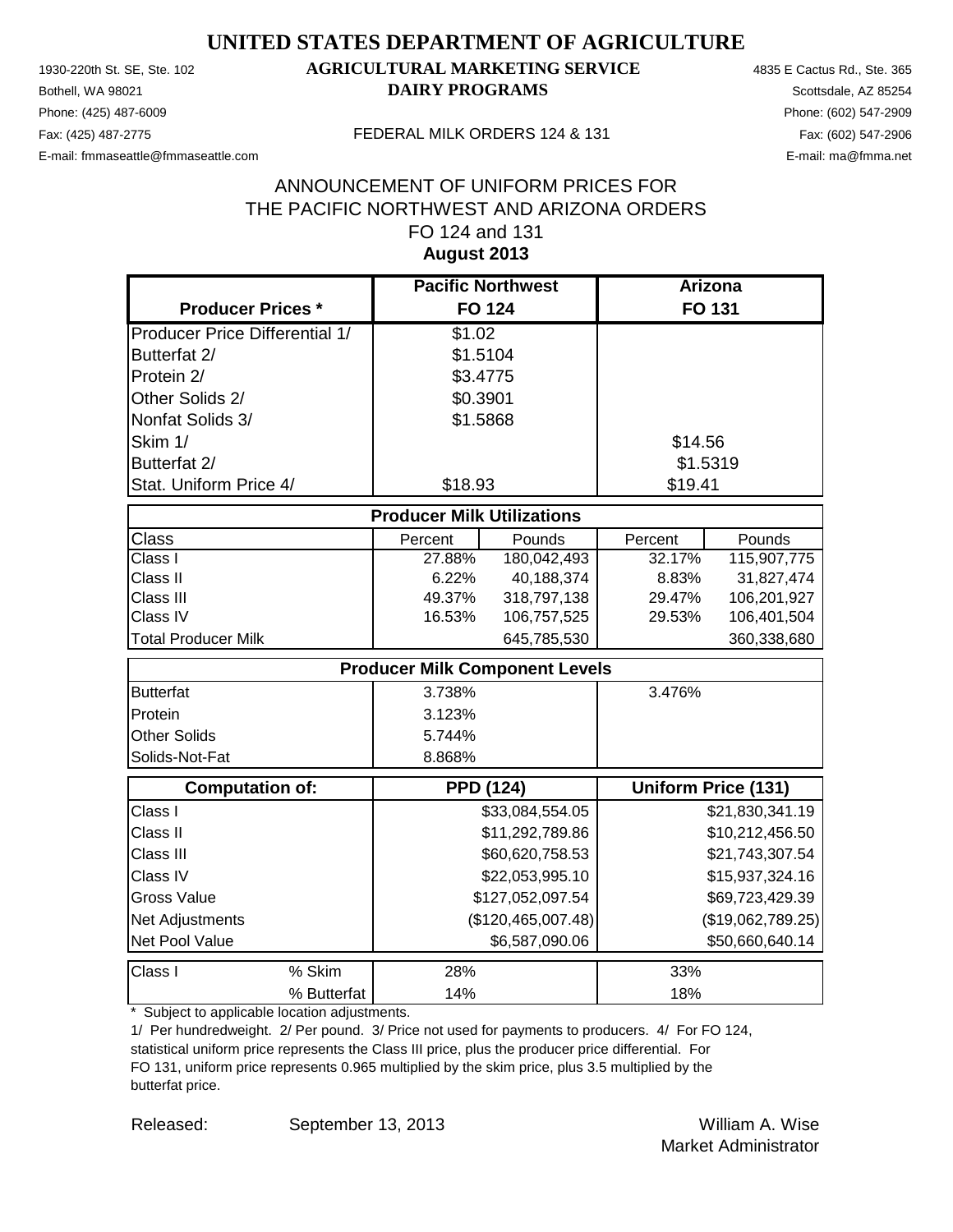### MILK MARKET SUMMARIES FOR AUGUST 2013

|                                   |             |                  |             | August 2013        |          |
|-----------------------------------|-------------|------------------|-------------|--------------------|----------|
|                                   | August 2013 | <b>July 2013</b> | August 2012 | <b>Change From</b> |          |
|                                   | 11          |                  | 11          | Month-Ago          | Year-Ago |
| <b>Producer Deliveries</b>        | 645,785,530 | 732,414,684      | 419,110,738 | $-11.83%$          | 54.08%   |
| <b>Daily Deliveries</b>           | 20,831,791  | 23,626,280       | 13,519,701  | $-11.83%$          | 54.08%   |
| Number of Producers*              | 447         | 595              | 439         |                    |          |
| Daily Deliveries Per Producer*    | 46,604      | 39,708           | 30,797      | 17.37%             | 51.33%   |
| <b>Class I Producer Milk</b>      | 180,042,493 | 167,989,264      | 181,943,025 | 7.17%              | $-1.04%$ |
| Class I Utilization (%)           | 27.88%      | 22.94%           | 43.41%      |                    |          |
| Class I Daily Usage               | 5,807,822   | 5,419,009        | 5,869,130   | 7.17%              | $-1.04%$ |
| Producer Price Differential (PPD) | \$1.02      | \$1.27           | (\$0.60)    | $-$0.25$           | \$1.62   |
| Uniform Price (@ 3.5% Butterfat)  | \$18.93     | \$18.65          | \$17.13     | \$0.28             | \$1.80   |
| Uniform Price (@ Avg. Pool Tests) | \$19.77     | \$19.34          | \$17.67     | \$0.43             | \$2.10   |
| Avg. Pool Butterfat Test          | 3.738%      | 3.725%           | 3.676%      |                    |          |
| Avg. Pool Protein Test            | 3.123%      | 3.088%           | 3.056%      |                    |          |
| Avg. Pool Other Solids Test       | 5.744%      | 5.767%           | 5.755%      |                    |          |

# *Pacific Northwest Order (FO 124)*

## *Arizona Order (FO 131)*

|                                   |             |                                 |             | August 2013        |          |
|-----------------------------------|-------------|---------------------------------|-------------|--------------------|----------|
|                                   | August 2013 | <b>July 2013</b><br>August 2012 |             | <b>Change From</b> |          |
|                                   |             |                                 |             | <b>Month-Ago</b>   | Year-Ago |
| <b>Producer Deliveries</b>        | 360,338,680 | 363,464,532                     | 324,239,752 | $-0.86%$           | 11.13%   |
| <b>Daily Deliveries</b>           | 11,623,828  | 11,724,662                      | 10,459,347  | $-0.86%$           | 11.13%   |
| Number of Producers               | 91          | 91                              | 95          |                    |          |
| Daily Deliveries Per Producer     | 127,734     | 128,842                         | 110,098     | $-0.86%$           | 16.02%   |
| <b>Class I Producer Milk</b>      | 115,907,775 | 107,572,541                     | 121,449,833 | 7.75%              | $-4.56%$ |
| Class I Utilization (%)           | 32.17%      | 29.60%                          | 37.46%      |                    |          |
| <b>Class I Daily Usage</b>        | 3,738,960   | 3,470,082                       | 3,917,737   | 7.75%              | -4.56%   |
| Uniform Price (@ 3.5% Butterfat)  | \$19.41     | \$19.17                         | \$17.69     | \$0.24             | \$1.72   |
| Uniform Price (@ Avg. Pool Tests) | \$19.38     | \$19.11                         | \$17.77     | \$0.27             | \$1.61   |
| Avg. Pool Butterfat Test          | 3.476%      | 3.457%                          | 3.542%      |                    |          |

#### *Numbers in Bold/Italics are estimated.*

*Numbers in Italics represent the calculation of the Uniform Price using average pool component tests. Contact Bothell office for details.*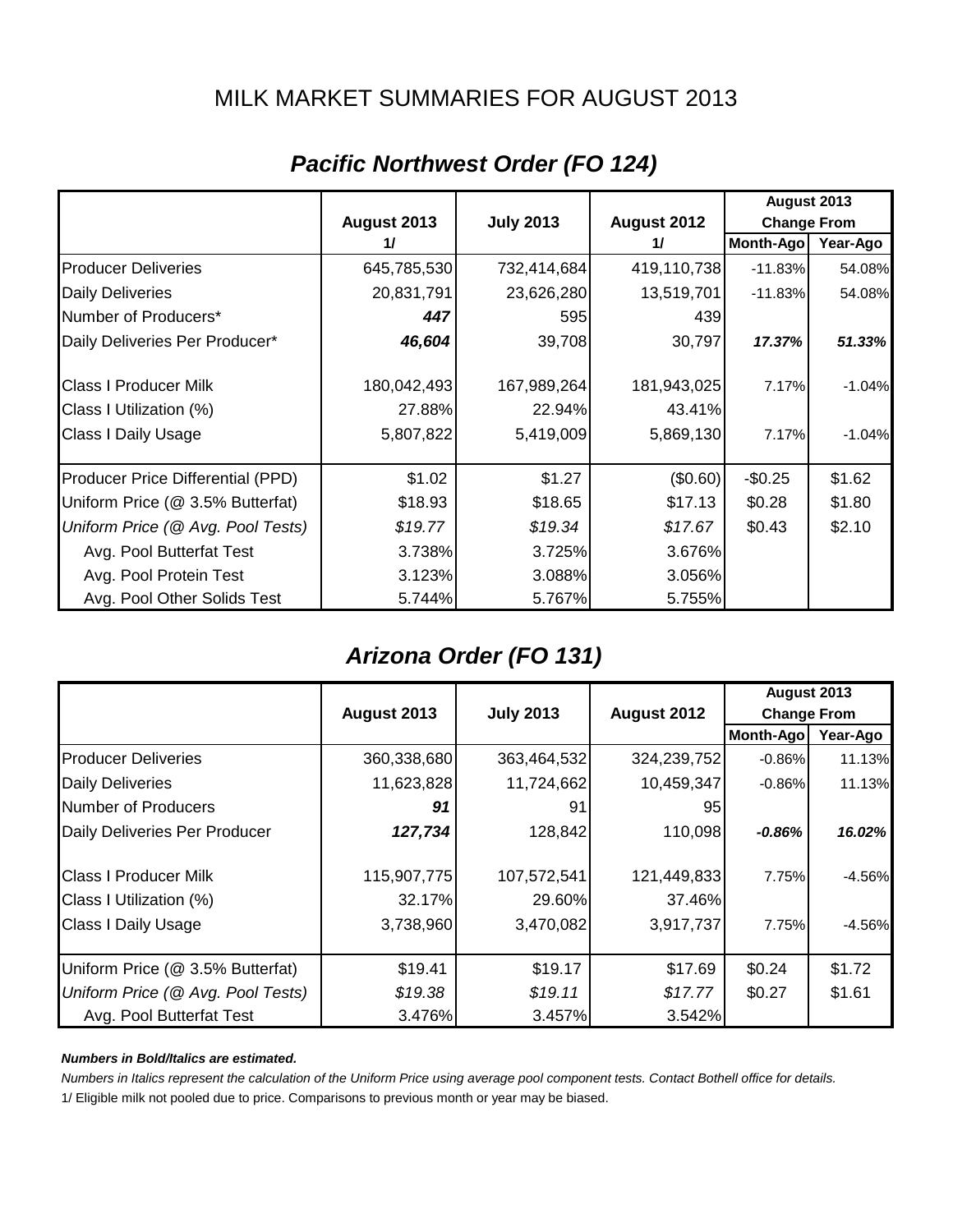Phone: (425) 487-6009 Phone: (602) 547-2909 E-mail: fmmaseattle@fmmaseattle.com E-mail: ma@fmma.net

### 1930-220th St. SE, Ste. 102 **AGRICULTURAL MARKETING SERVICE** 4835 E Cactus Rd., Ste. 365 **Bothell, WA 98021 DAIRY PROGRAMS** Scottsdale, AZ 85254

#### Fax: (425) 487-2775 FEDERAL MILK ORDERS 124 & 131

### **September 2013** ANNOUNCEMENT OF UNIFORM PRICES FOR THE PACIFIC NORTHWEST AND ARIZONA ORDERS FO 124 and 131

|                                       | <b>Pacific Northwest</b>              |                  | <b>Arizona</b> |                            |
|---------------------------------------|---------------------------------------|------------------|----------------|----------------------------|
| <b>Producer Prices *</b>              | <b>FO 124</b>                         |                  |                | <b>FO 131</b>              |
| <b>Producer Price Differential 1/</b> | \$0.99                                |                  |                |                            |
| Butterfat 2/                          | \$1.5196                              |                  |                |                            |
| Protein 2/                            | \$3.5419                              |                  |                |                            |
| Other Solids 2/                       | \$0.3914                              |                  |                |                            |
| Nonfat Solids 3/                      | \$1.6243                              |                  |                |                            |
| Skim 1/                               |                                       |                  | \$14.96        |                            |
| Butterfat 2/                          |                                       |                  | \$1.5301       |                            |
| Stat. Uniform Price 4/                | \$19.13                               |                  | \$19.79        |                            |
|                                       | <b>Producer Milk Utilizations</b>     |                  |                |                            |
| <b>Class</b>                          | Percent                               | Pounds           | Percent        | Pounds                     |
| $\overline{\text{Class}}$ I           | 28.92%                                | 174,199,007      | 33.44%         | 110,933,813                |
| Class II                              | 7.08%                                 | 42,637,553       | 10.33%         | 34,261,875                 |
| Class III                             | 49.90%                                | 300,510,233      | 29.70%         | 98,537,963                 |
| Class IV                              | 14.10%                                | 84,930,066       | 26.53%         | 88,053,912                 |
| <b>Total Producer Milk</b>            |                                       | 602,276,859      |                | 331,787,563                |
|                                       | <b>Producer Milk Component Levels</b> |                  |                |                            |
| <b>Butterfat</b>                      | 3.824%                                |                  | 3.512%         |                            |
| Protein                               | 3.191%                                |                  |                |                            |
| <b>Other Solids</b>                   | 5.724%                                |                  |                |                            |
| Solids-Not-Fat                        | 8.915%                                |                  |                |                            |
| <b>Computation of:</b>                | <b>PPD (124)</b>                      |                  |                | <b>Uniform Price (131)</b> |
| Class I                               |                                       | \$32,664,845.13  |                | \$21,315,639.08            |
| Class II                              |                                       | \$11,869,684.59  |                | \$10,471,438.87            |
| Class III                             |                                       | \$59,185,184.31  |                | \$20,270,442.25            |
| Class IV                              |                                       | \$18,381,545.09  |                | \$13,531,567.14            |
| <b>Gross Value</b>                    |                                       | \$122,101,259.12 |                | \$65,589,087.34            |
| Net Adjustments                       | (\$116, 138, 680.83)                  |                  |                | (\$17,679,002.31)          |
| Net Pool Value                        |                                       | \$5,962,578.29   |                | \$47,910,085.03            |
| Class I<br>% Skim                     | 30%                                   |                  | 34%            |                            |
| % Butterfat                           | 14%                                   |                  | 18%            |                            |

\* Subject to applicable location adjustments.

1/ Per hundredweight. 2/ Per pound. 3/ Price not used for payments to producers. 4/ For FO 124, statistical uniform price represents the Class III price, plus the producer price differential. For FO 131, uniform price represents 0.965 multiplied by the skim price, plus 3.5 multiplied by the butterfat price.

Released: William A. Wise October 11, 2013 Market Administrator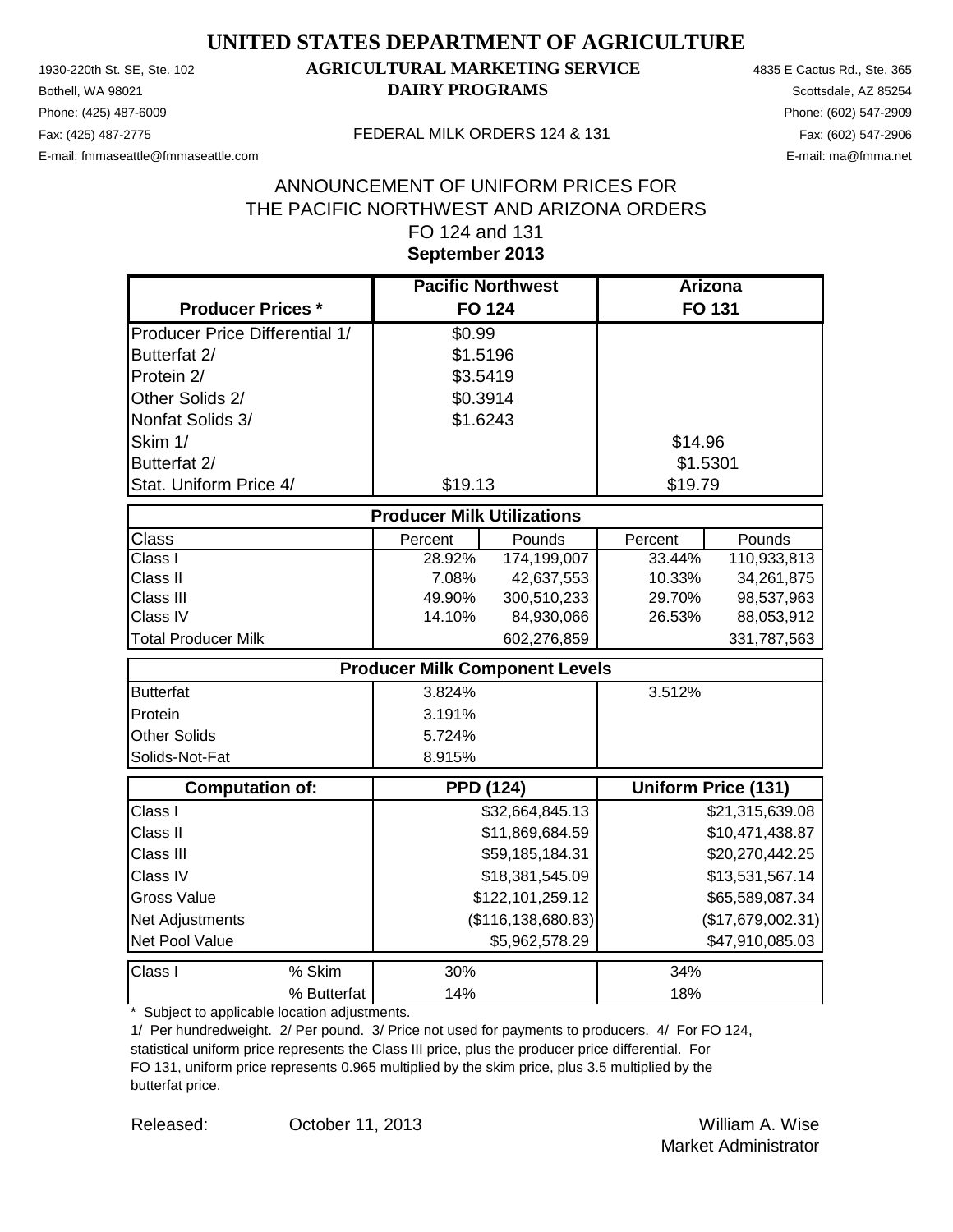### MILK MARKET SUMMARIES FOR SEPTEMBER 2013

|                                   |                | September 2013 |                |                    |          |
|-----------------------------------|----------------|----------------|----------------|--------------------|----------|
|                                   | September 2013 | August 2013    | September 2012 | <b>Change From</b> |          |
|                                   | 11             | 11             | 11             | Month-Ago          | Year-Ago |
| <b>Producer Deliveries</b>        | 602,276,859    | 645,785,530    | 424,598,340    | $-6.74%$           | 41.85%   |
| <b>Daily Deliveries</b>           | 20,075,895     | 20,831,791     | 14, 153, 278   | $-3.63%$           | 41.85%   |
| Number of Producers*              | 483            | 483            | 451            |                    |          |
| Daily Deliveries Per Producer*    | 41,565         | 43,130         | 31,382         | $-3.63%$           | 32.45%   |
| <b>Class I Producer Milk</b>      | 174,199,007    | 180,042,493    | 172,655,387    | $-3.25%$           | 0.89%    |
| Class I Utilization (%)           | 28.92%         | 27.88%         | 40.66%         |                    |          |
| Class I Daily Usage               | 5,806,634      | 5,807,822      | 5,755,180      | $-0.02%$           | 0.89%    |
| Producer Price Differential (PPD) | \$0.99         | \$1.02         | (\$0.83)       | $-$0.03$           | \$1.82   |
| Uniform Price (@ 3.5% Butterfat)  | \$19.13        | \$18.93        | \$18.17        | \$0.20             | \$0.96   |
| Uniform Price (@ Avg. Pool Tests) | \$20.34        | \$19.77        | \$19.18        | \$0.57             | \$1.16   |
| Avg. Pool Butterfat Test          | 3.824%         | 3.738%         | 3.759%         |                    |          |
| Avg. Pool Protein Test            | 3.191%         | 3.123%         | 3.139%         |                    |          |
| Avg. Pool Other Solids Test       | 5.724%         | 5.744%         | 5.721%         |                    |          |

# *Pacific Northwest Order (FO 124)*

## *Arizona Order (FO 131)*

|                                   |                |                               |             | September 2013     |          |
|-----------------------------------|----------------|-------------------------------|-------------|--------------------|----------|
|                                   | September 2013 | September 2012<br>August 2013 |             | <b>Change From</b> |          |
|                                   |                |                               |             | Month-Ago          | Year-Ago |
| <b>Producer Deliveries</b>        | 331,787,563    | 360,338,680                   | 314,790,055 | $-7.92%$           | 5.40%    |
| <b>Daily Deliveries</b>           | 11,059,585     | 11,623,828                    | 10,493,002  | $-4.85%$           | 5.40%    |
| Number of Producers               | 92             | 92                            | 95          |                    |          |
| Daily Deliveries Per Producer     | 120,213        | 126,346                       | 110,453     | $-4.85%$           | 8.84%    |
| <b>Class I Producer Milk</b>      | 110,933,813    | 115,907,775                   | 117,009,277 | $-4.29%$           | $-5.19%$ |
| Class I Utilization (%)           | 33.44%         | 32.17%                        | 37.17%      |                    |          |
| <b>Class I Daily Usage</b>        | 3,697,794      | 3,738,960                     | 3,900,309   | $-1.10%$           | $-5.19%$ |
| Uniform Price (@ 3.5% Butterfat)  | \$19.79        | \$19.41                       | \$18.94     | \$0.38             | \$0.85   |
| Uniform Price (@ Avg. Pool Tests) | \$19.81        | \$19.38                       | \$19.03     | \$0.43             | \$0.78   |
| Avg. Pool Butterfat Test          | 3.512%         | 3.476%                        | 3.549%      |                    |          |

#### *Numbers in Bold/Italics are estimated.*

*Numbers in Italics represent the calculation of the Uniform Price using average pool component tests. Contact Bothell office for details.*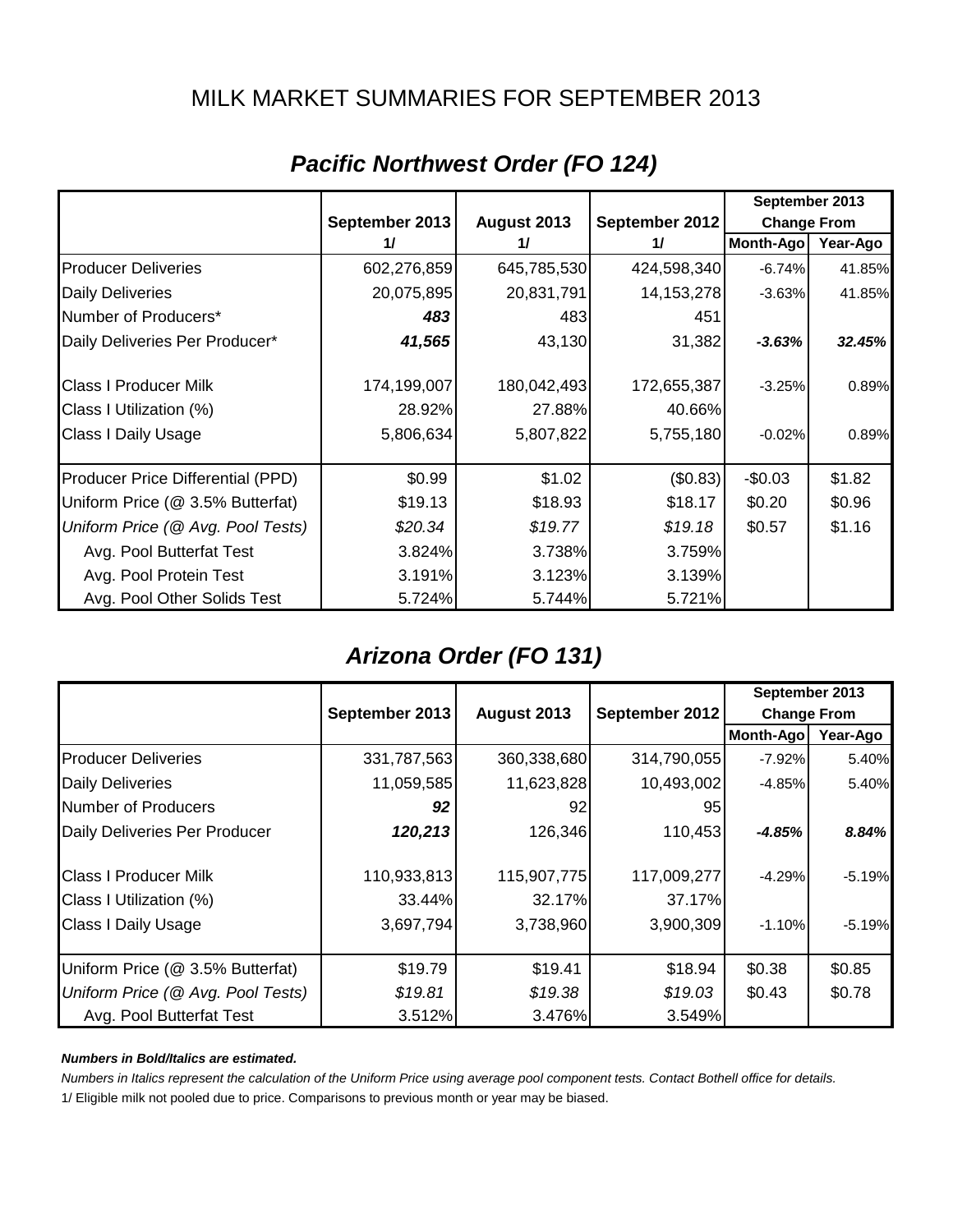Phone: (425) 487-6009 Phone: (602) 547-2909 E-mail: fmmaseattle@fmmaseattle.com E-mail: ma@fmma.net

### 1930-220th St. SE, Ste. 102 **AGRICULTURAL MARKETING SERVICE** 4835 E Cactus Rd., Ste. 365 **Bothell, WA 98021 DAIRY PROGRAMS** Scottsdale, AZ 85254

#### Fax: (425) 487-2775 FEDERAL MILK ORDERS 124 & 131

### **October 2013** ANNOUNCEMENT OF UNIFORM PRICES FOR THE PACIFIC NORTHWEST AND ARIZONA ORDERS FO 124 and 131

|                                       | <b>Pacific Northwest</b>              |                    | <b>Arizona</b> |                            |
|---------------------------------------|---------------------------------------|--------------------|----------------|----------------------------|
| <b>Producer Prices *</b>              |                                       | <b>FO 124</b>      |                | FO 131                     |
| <b>Producer Price Differential 1/</b> | \$1.06                                |                    |                |                            |
| Butterfat 2/                          | \$1.6638                              |                    |                |                            |
| Protein 2/                            | \$3.4107                              |                    |                |                            |
| Other Solids 2/                       | \$0.3852                              |                    |                |                            |
| Nonfat Solids 3/                      | \$1.6521                              |                    |                |                            |
| Skim 1/                               |                                       |                    | \$15.04        |                            |
| Butterfat 2/                          |                                       |                    | \$1.6364       |                            |
| Stat. Uniform Price 4/                | \$19.28                               |                    | \$20.24        |                            |
|                                       | <b>Producer Milk Utilizations</b>     |                    |                |                            |
| <b>Class</b>                          | Percent                               | Pounds             | Percent        | Pounds                     |
| Class I                               | 29.89%                                | 186,639,206        | 31.91%         | 117,375,345                |
| Class II                              | 6.05%                                 | 37,792,517         | 9.38%          | 34,515,241                 |
| Class III                             | 48.28%                                | 301,453,107        | 28.54%         | 104,974,818                |
| Class IV                              | 15.78%                                | 98,560,841         | 30.17%         | 110,928,935                |
| <b>Total Producer Milk</b>            |                                       | 624,445,671        |                | 367,794,339                |
|                                       | <b>Producer Milk Component Levels</b> |                    |                |                            |
| <b>Butterfat</b>                      | 3.979%                                |                    | 3.581%         |                            |
| Protein                               | 3.332%                                |                    |                |                            |
| <b>Other Solids</b>                   | 5.707%                                |                    |                |                            |
| Solids-Not-Fat                        | 9.039%                                |                    |                |                            |
| <b>Computation of:</b>                | <b>PPD (124)</b>                      |                    |                | <b>Uniform Price (131)</b> |
| Class I                               |                                       | \$35,390,248.19    |                | \$22,863,483.73            |
| Class II                              |                                       | \$12,157,939.26    |                | \$12,432,932.21            |
| Class III                             |                                       | \$61,959,047.58    |                | \$22,213,855.09            |
| Class IV                              |                                       | \$22,701,433.65    |                | \$17,144,587.82            |
| <b>Gross Value</b>                    |                                       | \$132,208,668.68   |                | \$74,654,858.85            |
| Net Adjustments                       |                                       | (\$125,589,374.94) |                | (\$21, 288, 764.04)        |
| Net Pool Value                        |                                       | \$6,619,293.74     |                | \$53,366,094.81            |
| % Skim<br>Class I                     | 31%                                   |                    | 32%            |                            |
| % Butterfat                           | 14%                                   |                    | 18%            |                            |

\* Subject to applicable location adjustments.

1/ Per hundredweight. 2/ Per pound. 3/ Price not used for payments to producers. 4/ For FO 124, statistical uniform price represents the Class III price, plus the producer price differential. For FO 131, uniform price represents 0.965 multiplied by the skim price, plus 3.5 multiplied by the butterfat price.

Released: William A. Wise November 14, 2013 Market Administrator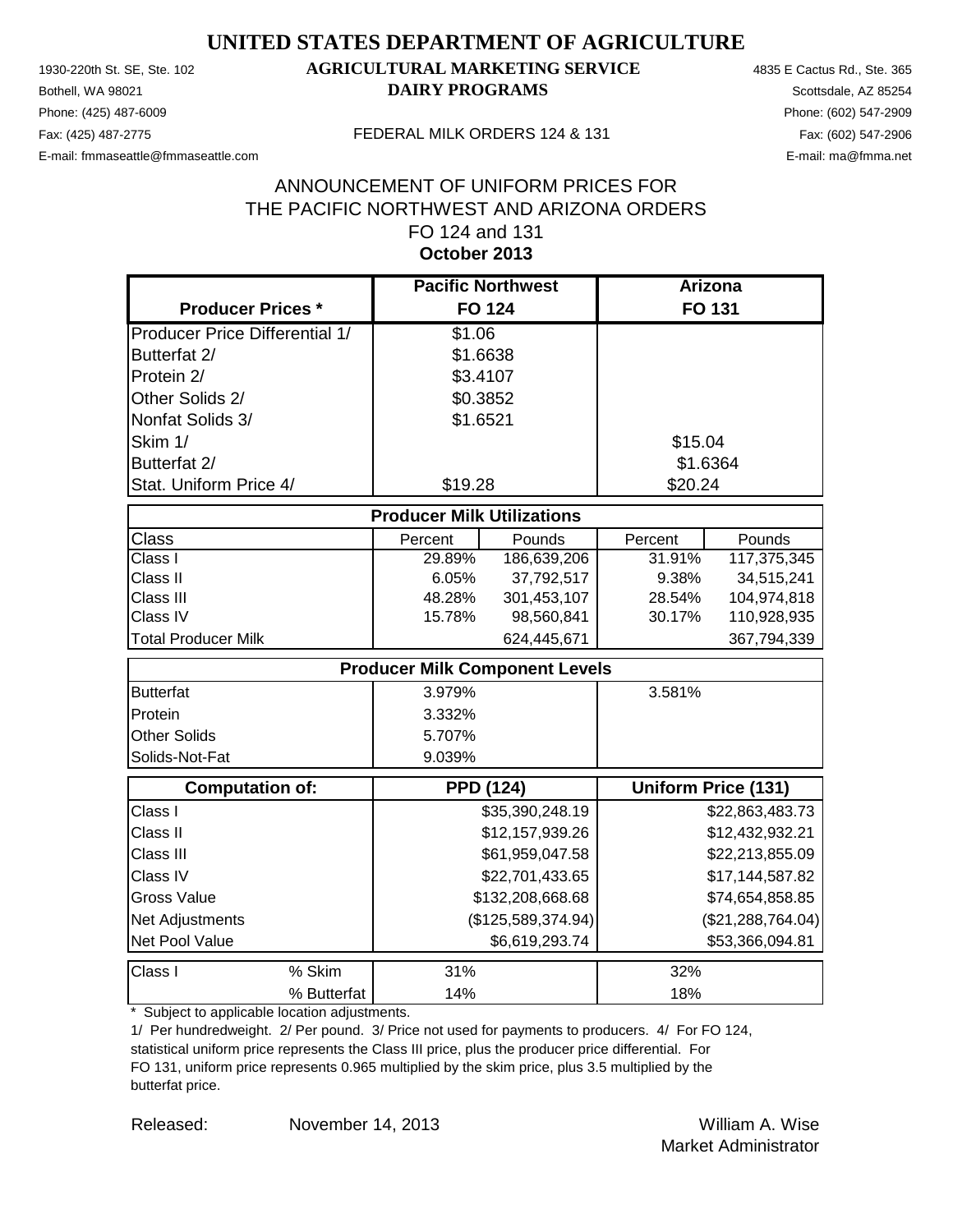## MILK MARKET SUMMARIES FOR OCTOBER 2013

|                                   |              |                |              | October 2013       |          |
|-----------------------------------|--------------|----------------|--------------|--------------------|----------|
|                                   | October 2013 | September 2013 | October 2012 | <b>Change From</b> |          |
|                                   | 11           | 11             | 11           | Month-Ago          | Year-Ago |
| <b>Producer Deliveries</b>        | 624,445,671  | 602,276,859    | 421,555,101  | 3.68%              | 48.13%   |
| <b>Daily Deliveries</b>           | 20,143,409   | 20,075,895     | 13,598,552   | 0.34%              | 48.13%   |
| Number of Producers*              | 482          | 482            | 450          |                    |          |
| Daily Deliveries Per Producer*    | 41,791       | 41,651         | 30,219       | 0.34%              | 38.29%   |
| <b>Class I Producer Milk</b>      | 186,639,206  | 174,199,007    | 192,398,161  | 7.14%              | $-2.99%$ |
| Class I Utilization (%)           | 29.89%       | 28.92%         | 45.64%       |                    |          |
| <b>Class I Daily Usage</b>        | 6,020,620    | 5,806,634      | 6,206,392    | 3.69%              | $-2.99%$ |
| Producer Price Differential (PPD) | \$1.06       | \$0.99         | (\$1.84)     | \$0.07             | \$2.90   |
| Uniform Price (@ 3.5% Butterfat)  | \$19.28      | \$19.13        | \$19.18      | \$0.15             | \$0.10   |
| Uniform Price (@ Avg. Pool Tests) | \$21.24      | \$20.34        | \$20.87      | \$0.90             | \$0.37   |
| Avg. Pool Butterfat Test          | 3.979%       | 3.824%         | 3.870%       |                    |          |
| Avg. Pool Protein Test            | 3.332%       | 3.191%         | 3.233%       |                    |          |
| Avg. Pool Other Solids Test       | 5.707%       | 5.724%         | 5.710%       |                    |          |

# *Pacific Northwest Order (FO 124)*

## *Arizona Order (FO 131)*

|                                   |                                                |             |                    | October 2013 |          |
|-----------------------------------|------------------------------------------------|-------------|--------------------|--------------|----------|
|                                   | October 2012<br>October 2013<br>September 2013 |             | <b>Change From</b> |              |          |
|                                   |                                                |             |                    | Month-Ago    | Year-Ago |
| <b>Producer Deliveries</b>        | 367,794,339                                    | 331,787,563 | 342,881,545        | 10.85%       | 7.27%    |
| <b>Daily Deliveries</b>           | 11,864,334                                     | 11,059,585  | 11,060,695         | 7.28%        | 7.27%    |
| Number of Producers               | 93                                             | 931         | 98                 |              |          |
| Daily Deliveries Per Producer     | 127,573                                        | 118,920     | 112,864            | 7.28%        | 13.03%   |
| <b>Class I Producer Milk</b>      | 117,375,345                                    | 110,933,813 | 123,077,903        | 5.81%        | $-4.63%$ |
| Class I Utilization (%)           | 31.91%                                         | 33.44%      | 35.90%             |              |          |
| <b>Class I Daily Usage</b>        | 3,786,301                                      | 3,697,794   | 3,970,255          | 2.39%        | $-4.63%$ |
| Uniform Price (@ 3.5% Butterfat)  | \$20.24                                        | \$19.79     | \$20.23            | \$0.45       | \$0.01   |
| Uniform Price (@ Avg. Pool Tests) | \$20.36                                        | \$19.81     | \$20.42            | \$0.55       | (\$0.06) |
| Avg. Pool Butterfat Test          | 3.581%                                         | 3.512%      | 3.598%             |              |          |

#### *Numbers in Bold/Italics are estimated.*

*Numbers in Italics represent the calculation of the Uniform Price using average pool component tests. Contact Bothell office for details.*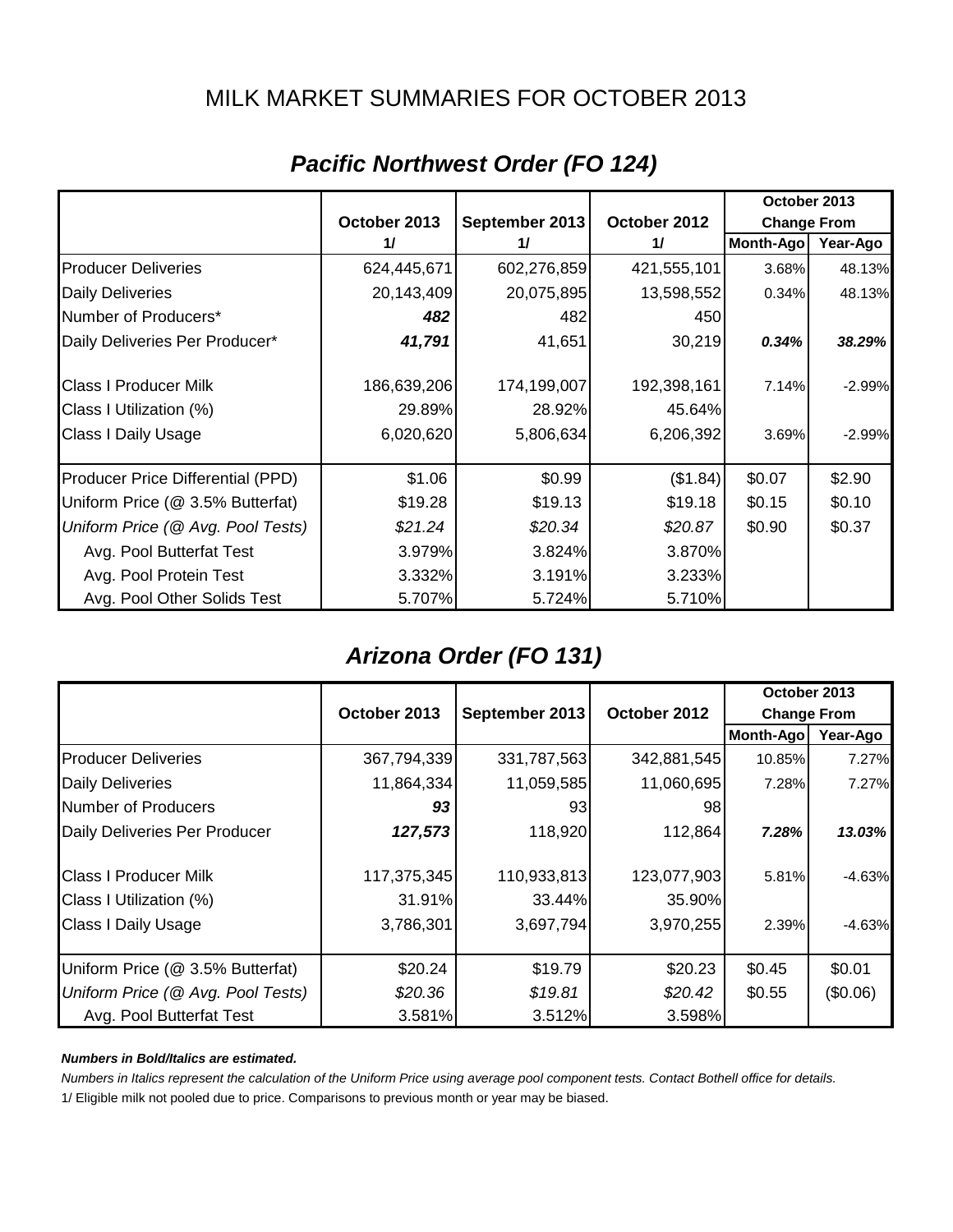Phone: (425) 487-6009 Phone: (602) 547-2909 E-mail: fmmaseattle@fmmaseattle.com E-mail: ma@fmma.net

### 1930-220th St. SE, Ste. 102 **AGRICULTURAL MARKETING SERVICE** 4835 E Cactus Rd., Ste. 365 **Bothell, WA 98021 DAIRY PROGRAMS** Scottsdale, AZ 85254

#### Fax: (425) 487-2775 FEDERAL MILK ORDERS 124 & 131

### **November 2013** ANNOUNCEMENT OF UNIFORM PRICES FOR THE PACIFIC NORTHWEST AND ARIZONA ORDERS FO 124 and 131

|                                       | <b>Pacific Northwest</b>              |                    | Arizona  |                            |
|---------------------------------------|---------------------------------------|--------------------|----------|----------------------------|
| <b>Producer Prices *</b>              |                                       | <b>FO 124</b>      |          | <b>FO 131</b>              |
| <b>Producer Price Differential 1/</b> | \$0.94                                |                    |          |                            |
| Butterfat 2/                          | \$1.6336                              |                    |          |                            |
| Protein 2/                            | \$3.6316                              |                    |          |                            |
| Other Solids 2/                       | \$0.3955                              |                    |          |                            |
| Nonfat Solids 3/                      | \$1.7042                              |                    |          |                            |
| Skim 1/                               |                                       |                    | \$15.48  |                            |
| Butterfat 2/                          |                                       |                    | \$1.6471 |                            |
| Stat. Uniform Price 4/                | \$19.77                               |                    | \$20.70  |                            |
|                                       | <b>Producer Milk Utilizations</b>     |                    |          |                            |
| Class                                 | Percent                               | Pounds             | Percent  | Pounds                     |
| Class I                               | 26.55%                                | 178,234,548        | 31.71%   | 115,691,722                |
| Class II                              | 6.21%                                 | 41,677,912         | 9.84%    | 35,892,191                 |
| Class III                             | 41.92%                                | 281,466,296        | 28.64%   | 104,499,952                |
| Class IV                              | 25.32%                                | 170,061,156        | 29.81%   | 108,801,183                |
| <b>Total Producer Milk</b>            |                                       | 671,439,912        |          | 364,885,048                |
|                                       | <b>Producer Milk Component Levels</b> |                    |          |                            |
| <b>Butterfat</b>                      | 4.026%                                |                    | 3.575%   |                            |
| Protein                               | 3.351%                                |                    |          |                            |
| Other Solids                          | 5.689%                                |                    |          |                            |
| Solids-Not-Fat                        | 9.041%                                |                    |          |                            |
| <b>Computation of:</b>                |                                       | <b>PPD (124)</b>   |          | <b>Uniform Price (131)</b> |
| Class I                               |                                       | \$35,271,406.37    |          | \$23,235,528.93            |
| Class II                              |                                       | \$13,179,792.62    |          | \$12,497,348.44            |
| Class III                             |                                       | \$60,266,185.35    |          | \$22,701,166.21            |
| Class IV                              |                                       | \$38,297,384.53    |          | \$17,411,530.22            |
| <b>Gross Value</b>                    |                                       | \$147,014,768.87   |          | \$75,845,573.80            |
| Net Adjustments                       |                                       | (\$140,703,196.70) |          | (\$21,348,102.54)          |
| Net Pool Value                        |                                       | \$6,311,572.17     |          | \$54,497,471.26            |
| % Skim<br>Class I                     | 27%                                   |                    | 32%      |                            |
| % Butterfat                           | 13%                                   |                    | 17%      |                            |

\* Subject to applicable location adjustments.

1/ Per hundredweight. 2/ Per pound. 3/ Price not used for payments to producers. 4/ For FO 124, statistical uniform price represents the Class III price, plus the producer price differential. For FO 131, uniform price represents 0.965 multiplied by the skim price, plus 3.5 multiplied by the butterfat price.

Released: William A. Wise December 12, 2013 Market Administrator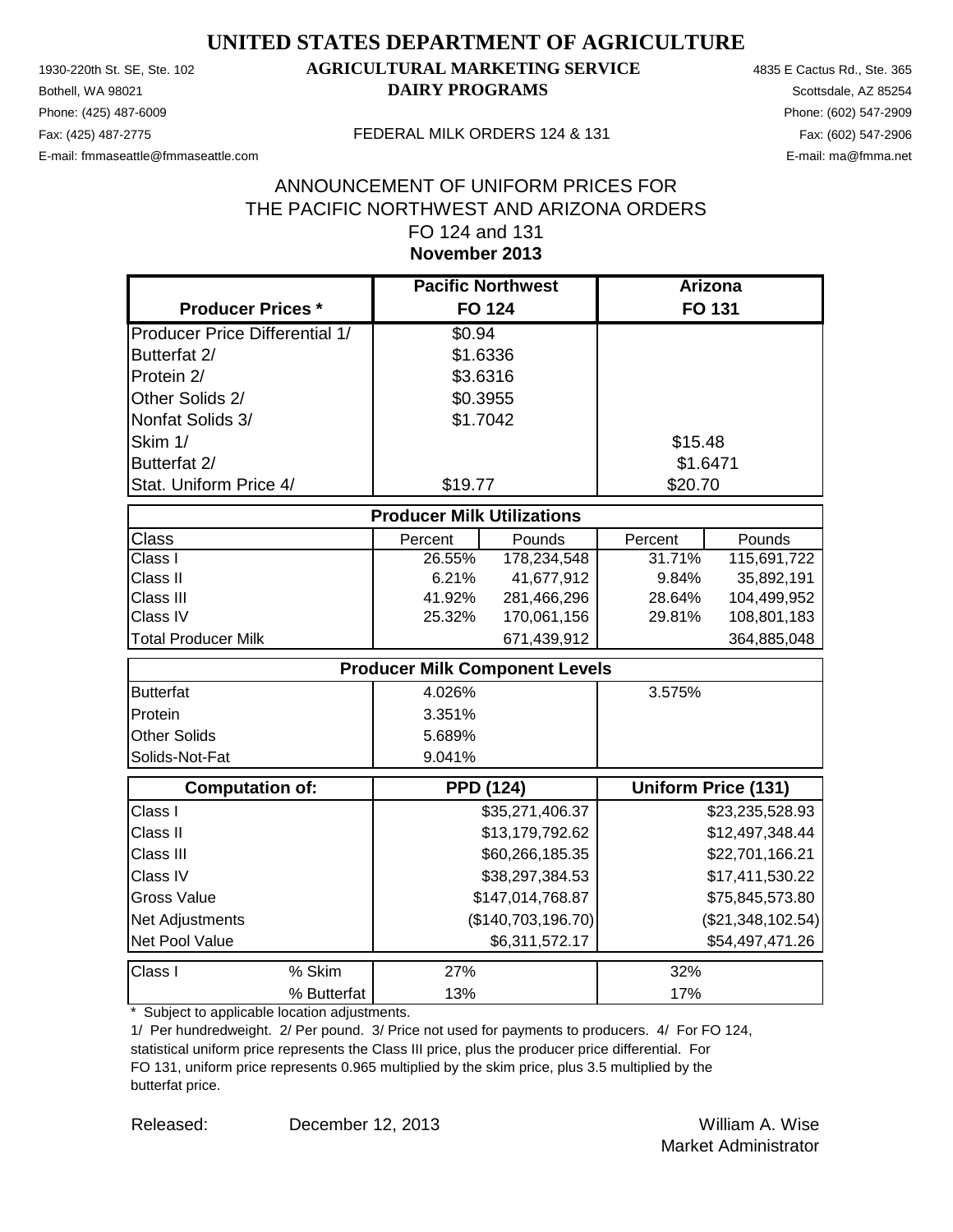### MILK MARKET SUMMARIES FOR NOVEMBER 2013

|                                   |               |              |               | November 2013      |          |
|-----------------------------------|---------------|--------------|---------------|--------------------|----------|
|                                   | November 2013 | October 2013 | November 2012 | <b>Change From</b> |          |
|                                   |               | 11           | 11            | Month-Ago          | Year-Ago |
| <b>Producer Deliveries</b>        | 671,439,912   | 624,445,671  | 414,972,725   | 7.53%              | 61.80%   |
| <b>Daily Deliveries</b>           | 22,381,330    | 20,143,409   | 13,832,424    | 11.11%             | 61.80%   |
| Number of Producers*              | 596           | 492          | 450           |                    |          |
| Daily Deliveries Per Producer*    | 37,553        | 40,942       | 30,739        | $-8.28%$           | 22.17%   |
| <b>Class I Producer Milk</b>      | 178,234,548   | 186,639,206  | 187, 166, 727 | $-4.50%$           | $-4.77%$ |
| Class I Utilization (%)           | 26.55%        | 29.89%       | 45.10%        |                    |          |
| <b>Class I Daily Usage</b>        | 5,941,152     | 6,020,620    | 6,238,891     | $-1.32%$           | $-4.77%$ |
| Producer Price Differential (PPD) | \$0.94        | \$1.06       | (\$0.85)      | $-$0.12$           | \$1.79   |
| Uniform Price (@ 3.5% Butterfat)  | \$19.77       | \$19.28      | \$19.98       | \$0.49             | $-$0.21$ |
| Uniform Price (@ Avg. Pool Tests) | \$21.94       | \$21.24      | \$21.71       | \$0.70             | \$0.23   |
| Avg. Pool Butterfat Test          | 4.026%        | 3.979%       | 3.915%        |                    |          |
| Avg. Pool Protein Test            | 3.351%        | 3.332%       | 3.230%        |                    |          |
| Avg. Pool Other Solids Test       | 5.689%        | 5.707%       | 5.707%        |                    |          |

# *Pacific Northwest Order (FO 124)*

## *Arizona Order (FO 131)*

|                                   |                                                |             |                    |           | November 2013 |
|-----------------------------------|------------------------------------------------|-------------|--------------------|-----------|---------------|
|                                   | November 2013<br>October 2013<br>November 2012 |             | <b>Change From</b> |           |               |
|                                   |                                                |             |                    | Month-Ago | Year-Ago      |
| <b>Producer Deliveries</b>        | 364,885,048                                    | 367,794,339 | 350,267,427        | $-0.79%$  | 4.17%         |
| <b>Daily Deliveries</b>           | 12,162,835                                     | 11,864,334  | 11,675,581         | 2.52%     | 4.17%         |
| Number of Producers               | 90                                             | 90          | 96                 |           |               |
| Daily Deliveries Per Producer     | 135,143                                        | 131,826     | 121,621            | 2.52%     | 11.12%        |
| <b>Class I Producer Milk</b>      | 115,691,722                                    | 117,375,345 | 119,834,575        | $-1.43%$  | $-3.46%$      |
| Class I Utilization (%)           | 31.71%                                         | 31.91%      | 34.21%             |           |               |
| <b>Class I Daily Usage</b>        | 3,856,391                                      | 3,786,301   | 3,994,486          | 1.85%     | $-3.46%$      |
| Uniform Price (@ 3.5% Butterfat)  | \$20.70                                        | \$20.24     | \$20.67            | \$0.46    | \$0.03        |
| Uniform Price (@ Avg. Pool Tests) | \$20.81                                        | \$20.36     | \$20.93            | \$0.45    | (\$0.12)      |
| Avg. Pool Butterfat Test          | 3.575%                                         | 3.581%      | 3.639%             |           |               |

#### *Numbers in Bold/Italics are estimated.*

*Numbers in Italics represent the calculation of the Uniform Price using average pool component tests. Contact Bothell office for details.*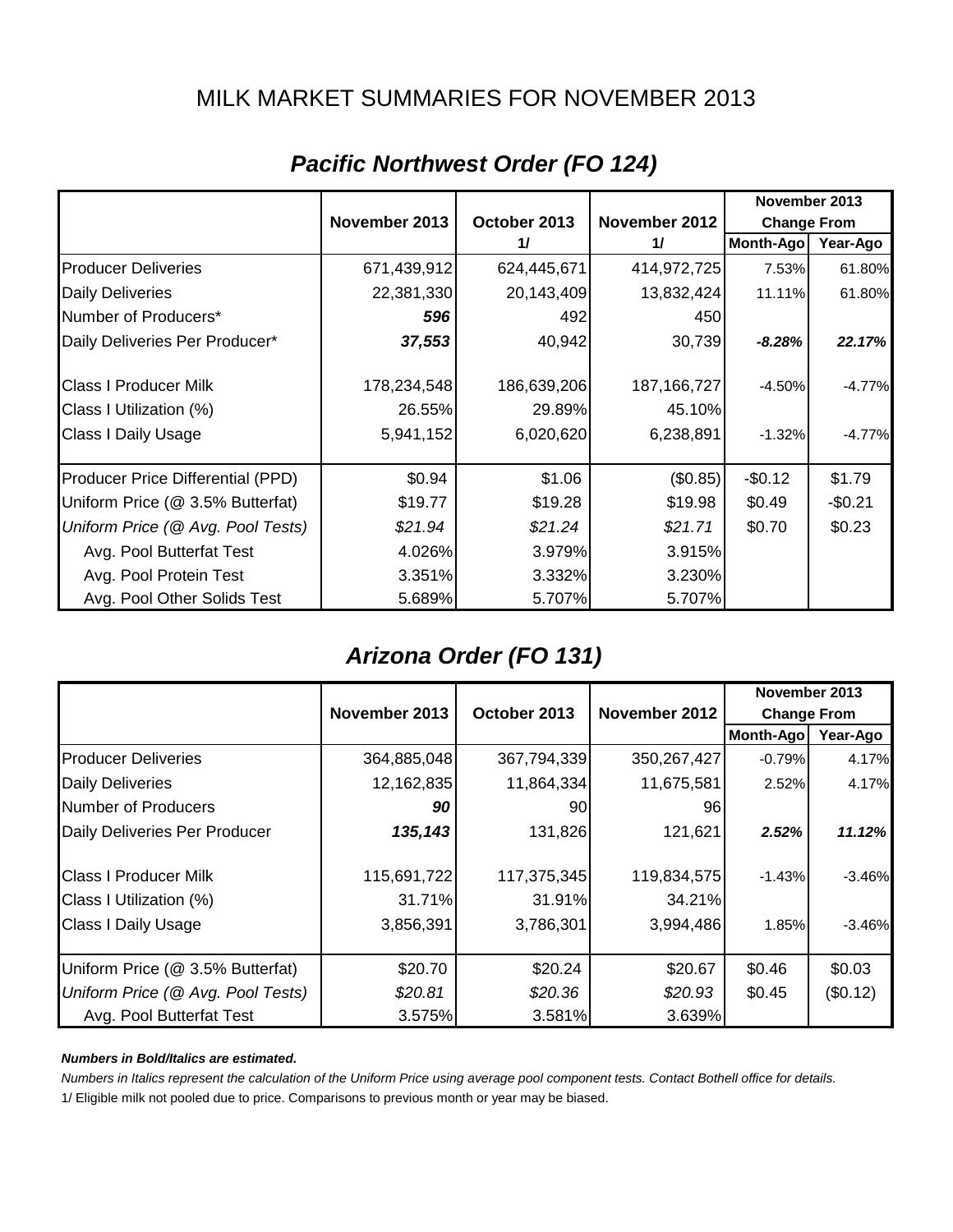Phone: (425) 487-6009 Phone: (602) 547-2909 E-mail: fmmaseattle@fmmaseattle.com E-mail: ma@fmma.net

### 1930-220th St. SE, Ste. 102 **AGRICULTURAL MARKETING SERVICE** 4835 E Cactus Rd., Ste. 365 **Bothell, WA 98021 DAIRY PROGRAMS** Scottsdale, AZ 85254

#### Fax: (425) 487-2775 FEDERAL MILK ORDERS 124 & 131

### **December 2013** ANNOUNCEMENT OF UNIFORM PRICES FOR THE PACIFIC NORTHWEST AND ARIZONA ORDERS FO 124 and 131

|                                       | <b>Pacific Northwest</b>              |                    | <b>Arizona</b>  |                            |
|---------------------------------------|---------------------------------------|--------------------|-----------------|----------------------------|
| <b>Producer Prices *</b>              | <b>FO 124</b>                         |                    |                 | FO 131                     |
| <b>Producer Price Differential 1/</b> | \$1.36                                |                    |                 |                            |
| Butterfat 2/                          | \$1.7672                              |                    |                 |                            |
| Protein 2/                            | \$3.5390                              |                    |                 |                            |
| Other Solids 2/                       | \$0.3826                              |                    |                 |                            |
| Nonfat Solids 3/                      | \$1.7680                              |                    |                 |                            |
| Skim 1/                               |                                       |                    | \$15.78         |                            |
| Butterfat 2/                          |                                       |                    | \$1.7451        |                            |
| Stat. Uniform Price 4/                | \$20.31                               |                    | \$21.34         |                            |
|                                       | <b>Producer Milk Utilizations</b>     |                    |                 |                            |
| <b>Class</b>                          | Percent                               | Pounds             | Percent         | Pounds                     |
| Class I                               | 25.61%                                | 178,731,902        | 30.15%          | 118,878,166                |
| Class II                              | 5.99%                                 | 41,776,826         | 8.16%           | 32,171,398                 |
| Class III                             | 41.96%                                | 292,879,672        | 26.63%          | 105,009,867                |
| Class IV                              | 26.44%                                | 184,617,497        | 35.06%          | 138,213,301                |
| <b>Total Producer Milk</b>            |                                       | 698,005,897        |                 | 394,272,732                |
|                                       | <b>Producer Milk Component Levels</b> |                    |                 |                            |
| <b>Butterfat</b>                      | 4.078%                                |                    | 3.615%          |                            |
| Protein                               | 3.350%                                |                    |                 |                            |
| <b>Other Solids</b>                   | 5.701%                                |                    |                 |                            |
| Solids-Not-Fat                        | 9.051%                                |                    |                 |                            |
| <b>Computation of:</b>                | <b>PPD (124)</b>                      |                    |                 | <b>Uniform Price (131)</b> |
| Class I                               |                                       | \$35,678,058.93    |                 | \$24,296,670.27            |
| Class II                              |                                       | \$13,537,320.50    |                 | \$11,278,713.52            |
| Class III                             |                                       | \$63,433,691.38    |                 | \$24,916,087.60            |
| Class IV                              |                                       | \$44,734,953.56    | \$24,203,039.79 |                            |
| <b>Gross Value</b>                    |                                       | \$157,384,024.37   |                 | \$84,694,511.18            |
| Net Adjustments                       |                                       | (\$147,890,931.88) |                 | (\$24,698,162.17)          |
| Net Pool Value                        |                                       | \$9,493,092.49     |                 | \$59,996,349.01            |
| % Skim<br>Class I                     | 26%                                   |                    | 31%             |                            |
| % Butterfat                           | 12%                                   |                    | 16%             |                            |

\* Subject to applicable location adjustments.

1/ Per hundredweight. 2/ Per pound. 3/ Price not used for payments to producers. 4/ For FO 124, statistical uniform price represents the Class III price, plus the producer price differential. For FO 131, uniform price represents 0.965 multiplied by the skim price, plus 3.5 multiplied by the butterfat price.

Released: William A. Wise January 14, 2014 Market Administrator